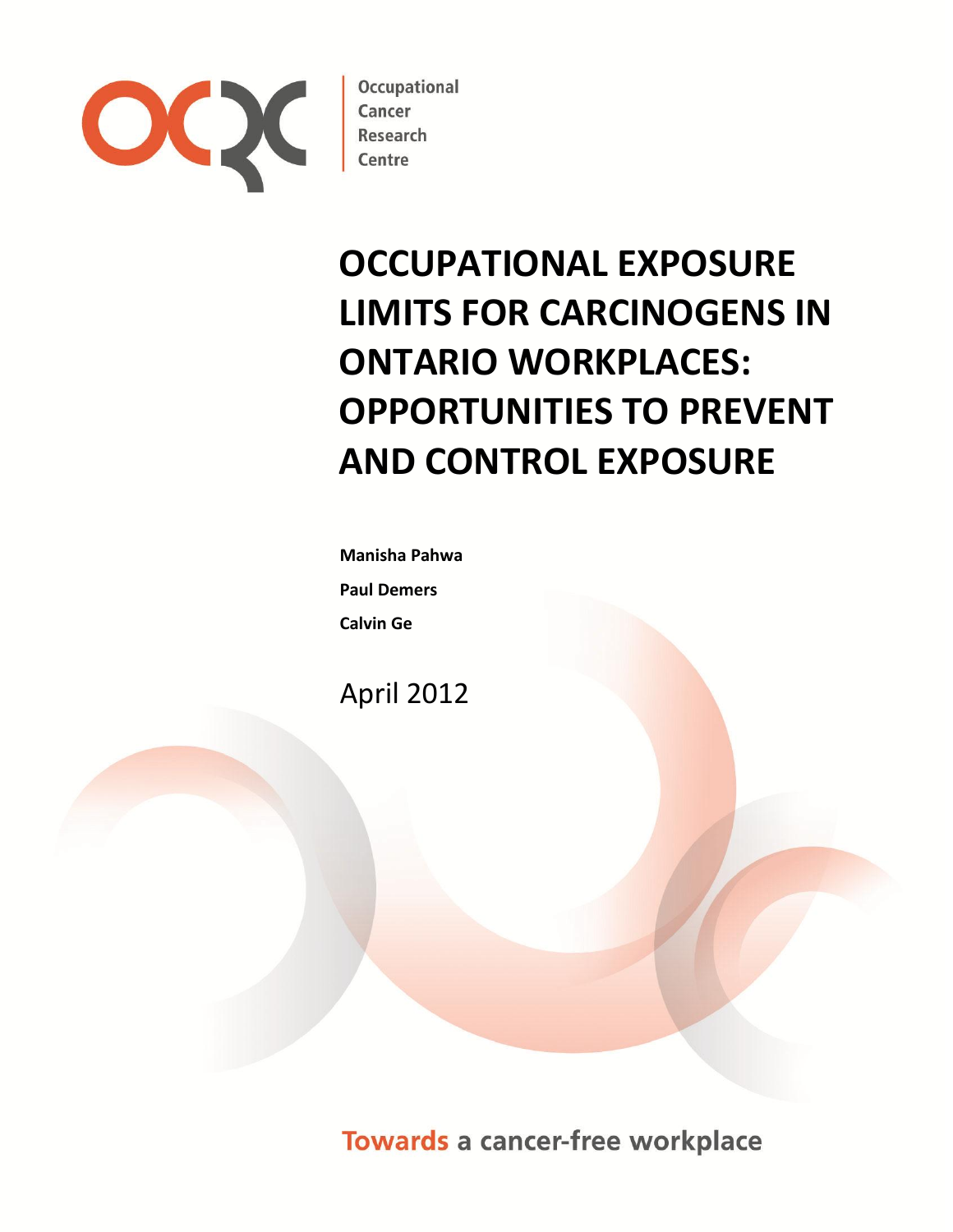| <b>Table of contents</b>                                                                |                |
|-----------------------------------------------------------------------------------------|----------------|
| Acronyms, abbreviations, and notations used                                             | $\overline{2}$ |
| Introduction                                                                            | $\mathbf{3}$   |
| Objective                                                                               | 3              |
| Methods                                                                                 | 3              |
| Results                                                                                 | 5              |
| Chloroform                                                                              | 6              |
| Ethylbenzene                                                                            | $\overline{7}$ |
| Formaldehyde                                                                            | 8              |
| Wood dust                                                                               | 9              |
| Crystalline silica                                                                      | 10             |
| Refractory ceramic fibres                                                               | 11             |
| Nickel                                                                                  | 12             |
| Lead                                                                                    | 13             |
| Other occupational carcinogens                                                          | 14             |
| <b>Discussion</b>                                                                       | 15             |
| Conclusions and recommendations                                                         | 15             |
| References                                                                              | 17             |
| Table 1: Carcinogens currently listed in CAREX Canada carcinogen profiles and estimates | 21             |
| Table 2: Jurisdictions and supporting documentation included in analysis                | 22             |
| Appendix 1: Research priorities identified by OCRC survey respondents                   | 24             |

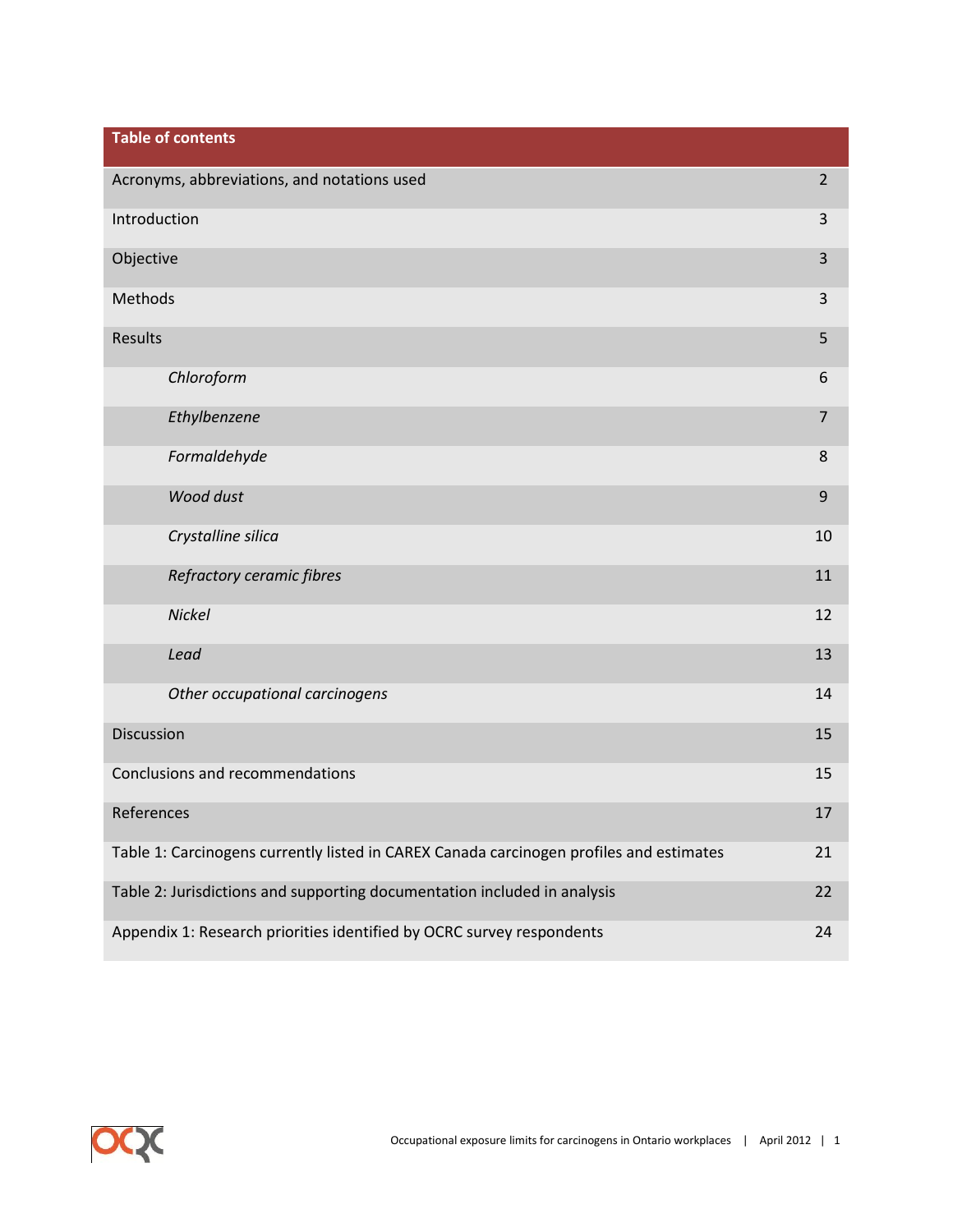# **Acronyms, abbreviations, and notations used**

| <b>IARC</b>       | International Agency for Research on Cancer                                                          |
|-------------------|------------------------------------------------------------------------------------------------------|
| <b>CAREX</b>      | Carcinogen Exposure                                                                                  |
| <b>HRSDC</b>      | Human Resources and Skills Development Canada                                                        |
| <b>ACGIH</b>      | American Conference of Governmental Industrial Hygienists                                            |
| <b>NIOSH</b>      | National Institute of Occupational Safety and Health                                                 |
| <b>SCOEL</b>      | Scientific Committee on Occupational Exposure Limits                                                 |
| <b>GESTIS</b>     | Information system on hazardous substances of the German Social Accident<br>Insurance                |
| <b>MAK</b>        | Maximum Workplace Concentrations                                                                     |
| AGW               | Arbeitsplatzgrenzwert (Occupational Exposure Limit) [German]                                         |
| <b>SER</b>        | Social and Economic Council of the Netherlands                                                       |
| OEL               | <b>Occupational Exposure Limit</b>                                                                   |
| <b>BOELV</b>      | <b>Binding Occupational Exposure Limit Value</b>                                                     |
| <b>RLV</b>        | Reference Limit Value                                                                                |
| <b>REL</b>        | Recommended Exposure Limit                                                                           |
| ceil              | Ceiling limit                                                                                        |
| ppm               | parts per million                                                                                    |
| mg/m <sup>3</sup> | milligrams per cubic metre                                                                           |
| f/cc              | fibres per cubic centimetre                                                                          |
| c                 | Carcinogen                                                                                           |
| $\mathsf f$       | Respirable fibres: length > 5µm; aspect ratio $\geq$ 3:1, as determined by the membrane              |
|                   | filter method at 400-450 times magnification (4-mm objective), using phase-<br>contrast illumination |
| İ.                | Inhalable fraction                                                                                   |
| m                 | Health surveillance required for handling                                                            |
| r                 | Respirable fraction                                                                                  |
| rt                | Reproductive toxin                                                                                   |
| sen               | Sensitization (ACGIH)                                                                                |
| sk                | Skin (ACGIH)                                                                                         |
| sk sen            | Skin sensitizer (SCOEL)                                                                              |
| td                | <b>Total dust</b>                                                                                    |
|                   |                                                                                                      |

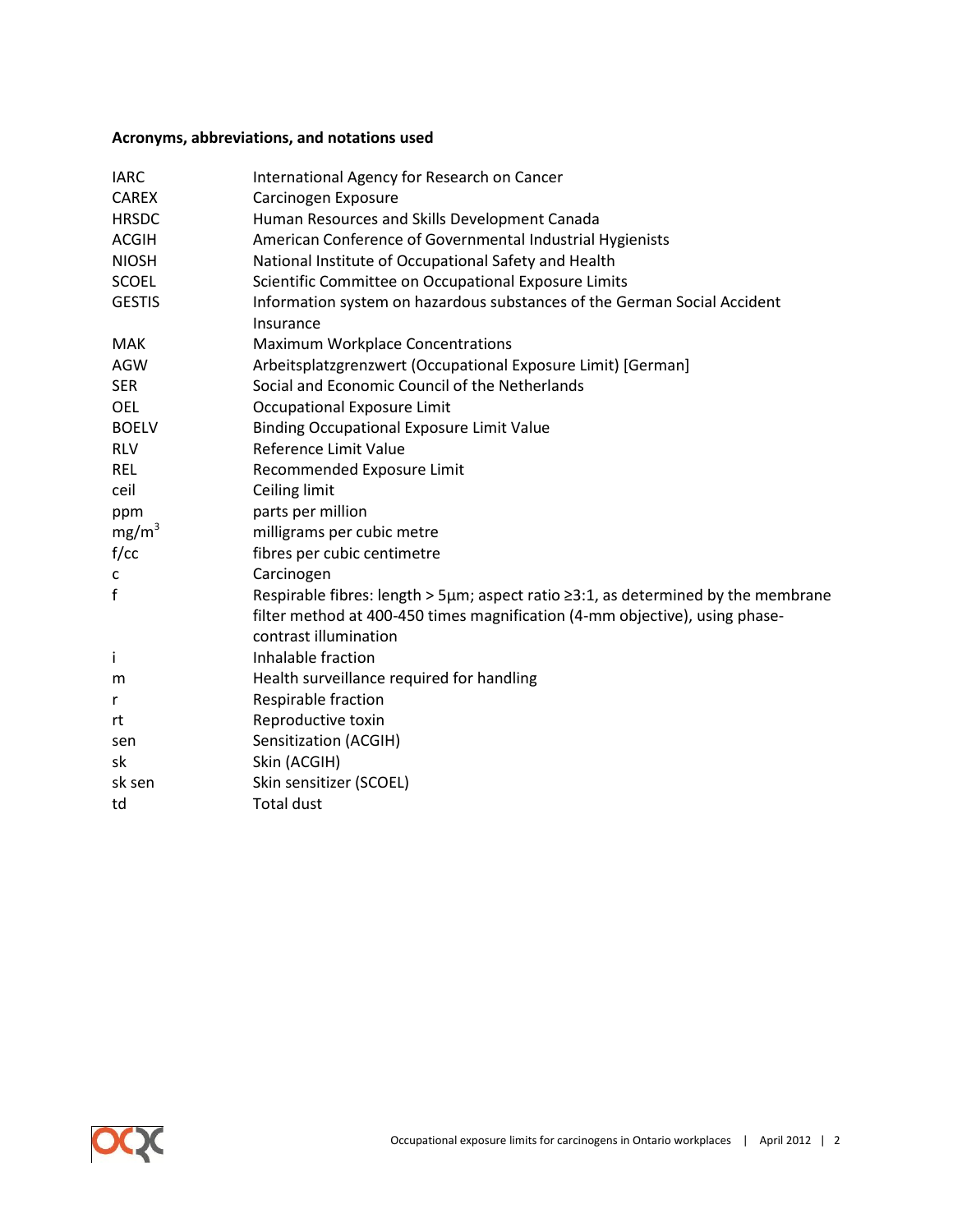# **Introduction**

Nearly 160 workplace factors are known to or likely to cause cancer in humans according to the International Agency for Research on Cancer (IARC) (1). Many of these are encountered in workplaces and the list encompasses carcinogens as wide ranging as industrial chemicals, pesticides, viruses, and certain work practices, among others. Estimates of the proportion of cancers attributed to workplace exposures very widely (2), but all of these are preventable.

Preventing occupational cancer at the source begins with reducing exposure to cancer-causing agents in the workplace. Occupational Exposure Limits (OELs) place maximum allowable limits on the concentration of a hazardous substance in workplace air (3). In Canada, they are set by provincial and national authorities and are legally enforceable. A variety of factors are considered in the development of OELs, including toxicological and epidemiological evidence as well as feasibility. The overall intent of OELs is to ensure that there are no harmful effects as a result of exposure to a particular hazard over a working lifetime. Thus, OELs are an important tool to prevent cancer and other occupational diseases.

Thousands of Ontario workers are routinely exposed to substances which are "definite", "probable", and "possible" human carcinogens as defined by IARC (IARC Groups 1, 2A, and 2B, respectively) (1, 4). This can be prevented and controlled by developing and enforcing OELs that protect workers from exposure to carcinogens. For these reasons, it is important to ensure that OELs in Ontario are rigorous, up-todate, and reflect the best possible standards for workers.

## **Objective**

The objective of this report was to compare OELs for known and suspected carcinogens in Ontario with OELs established in other Canadian provinces and selected jurisdictions worldwide. By highlighting various methodologies and considerations used to develop OELs in different provinces and countries, this multi-jurisdictional analysis aimed to identify opportunities where Ontario may strengthen its OELs in order to better prevent and control workers' exposure to occupational carcinogens in the province.

## **Methods**

In order to report on occupational carcinogens which are relevant to Ontario workers, we began with the research priorities identified by OCRC's stakeholder community in 2009 (5). This diverse group of 177 representatives from academia, health care, policy, industry, and labour completed an online survey to help OCRC establish its research agenda. They stated a range of priority issues in Ontario and Canada including nearly 100 workplace exposures such as chemicals, respirable dusts and fibres, radiation, pesticides, and shiftwork (Appendix 1).

Next, we consulted the Carcinogen Exposure (CAREX) Canada website [\(www.carexcanada.ca\)](http://www.carexcanada.ca/) (4) to focus on specific substances within the broad categories of workplace exposures that were identified by OCRC stakeholders. CAREX Canada is a highly developed database on priority carcinogen exposures in

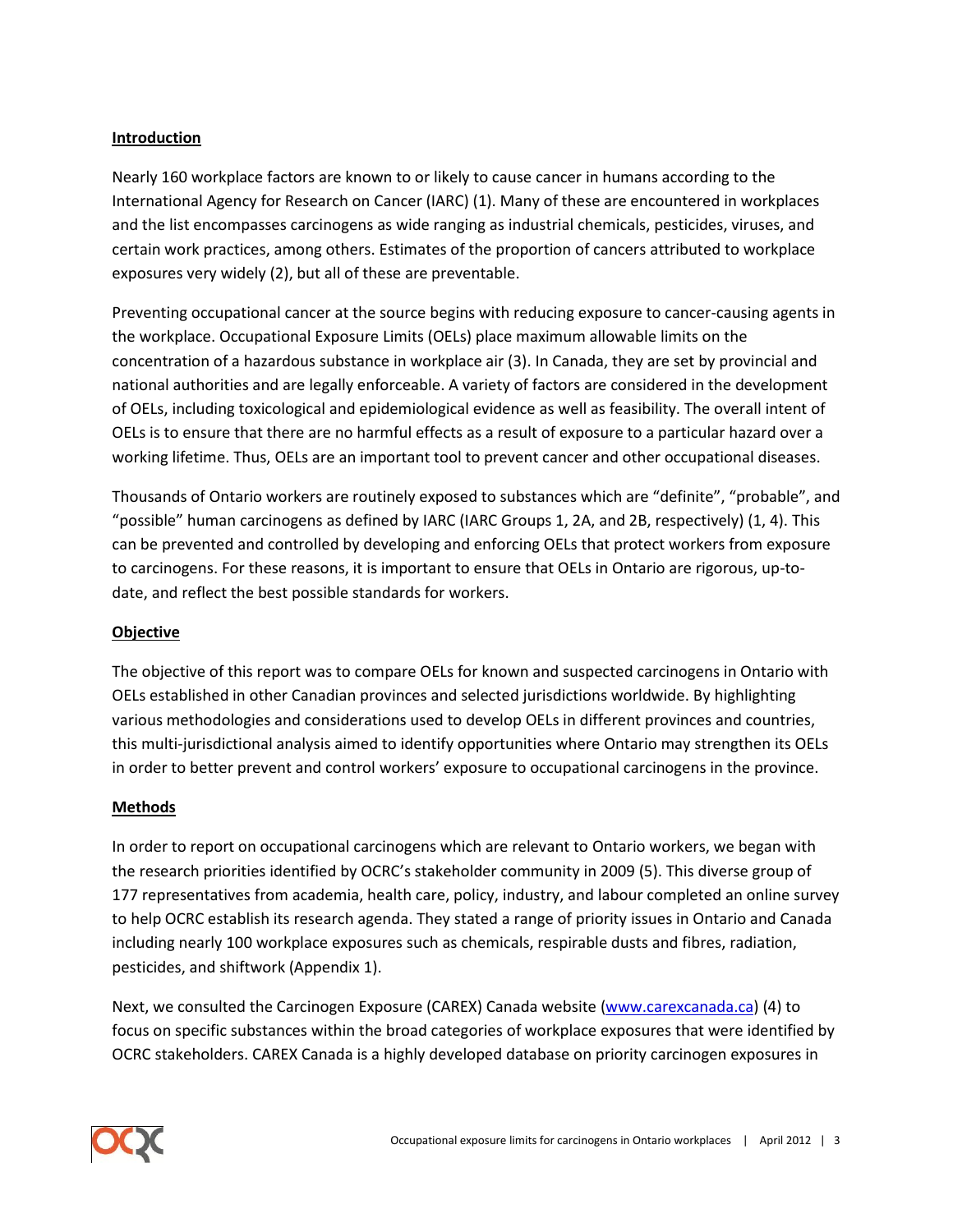the country. It contains comprehensive information on carcinogenic evidence, main uses, regulatory information, and the potential for occupational exposure among the Canadian population for approximately 79 carcinogens recorded thus far (Table 1). Nearly all of these fall within the research priorities established by OCRC stakeholders.

For each of the 79 carcinogens listed in CAREX, we identified OELs for Ontario, all Canadian provinces and territories, and for six additional jurisdictions: 1) the American Conference of Governmental and Industrial Hygienists (ACGIH); 2) the National Institute of Occupational Safety and Health (NIOSH) Recommended Exposure Limit (REL); 3) Germany; 4) the Scientific Committee on Occupational Exposure Limits (SCOEL); 5) Sweden; and, 6) the Netherlands. These six jurisdictions were selected because of their longstanding, active work in evaluating evidence to assign OELs. ACGIH values are often adopted by Canada at both federal and provincial levels and the OELs developed by the remaining jurisdictions provided a comprehensive framework for comparing Ontario limits.

For all jurisdictions, we obtained OELs for time-weighted average (TWA) concentrations corresponding to 8 hour, 15 minute, and ceiling (momentary) exposures. These parallel the ACGIH classifications of the TWA, short-term exposure limit (STEL), and ceiling limit (C), respectively (6). OELs from the included jurisdictions were identified from a variety of sources, including legislation governing OELs and scientific recommendations (Table 2) (6-34).

Thus, we cross-tabulated the 79 carcinogens listed in CAREX Canada with their OELs in Ontario and in the additional jurisdictions listed above. The OELs across jurisdictions for each of these 79 carcinogens were reviewed in detail. For the purpose of this report, we selected only those carcinogens that had both the greatest variability of OELs across multiple jurisdictions and higher OELs in Ontario because these differing values provided an indication of how to lower limits in Ontario. The remaining substances that had relatively similar OELs across jurisdictions were not discussed in this report.

Our final analysis consisted of three levels of comparisons for the selected occupational carcinogens. Ontario OELs for these agents were compared to limits established: 1) in the rest of Canada; 2) by ACGIH; and, 3) in all other jurisdictions. This comprehensive assessment helped us to identify key opportunities to reduce exposure to specific occupational carcinogens in Ontario workplaces. Estimates of the number of workers exposed in Ontario were drawn from CAREX Canada (4) and the carcinogenic classification of each agent was obtained from IARC (1).

# **Results**

Of the 79 carcinogens reviewed, eight had the most different OELs across jurisdictions and had limits in Ontario that were higher than values in other jurisdictions (Table 1). These were: three industrial chemicals (chloroform, ethylbenzene, and formaldehyde); three fibres and dusts (wood dust, crystalline silica, and refractory ceramic fibres); and, two metals (nickel and its compounds and lead and inorganic compounds, as Pb). For each of these substances, we summarized the OELs by jurisdiction, described some of the criteria that were used by various jurisdictions to develop OELs, and made

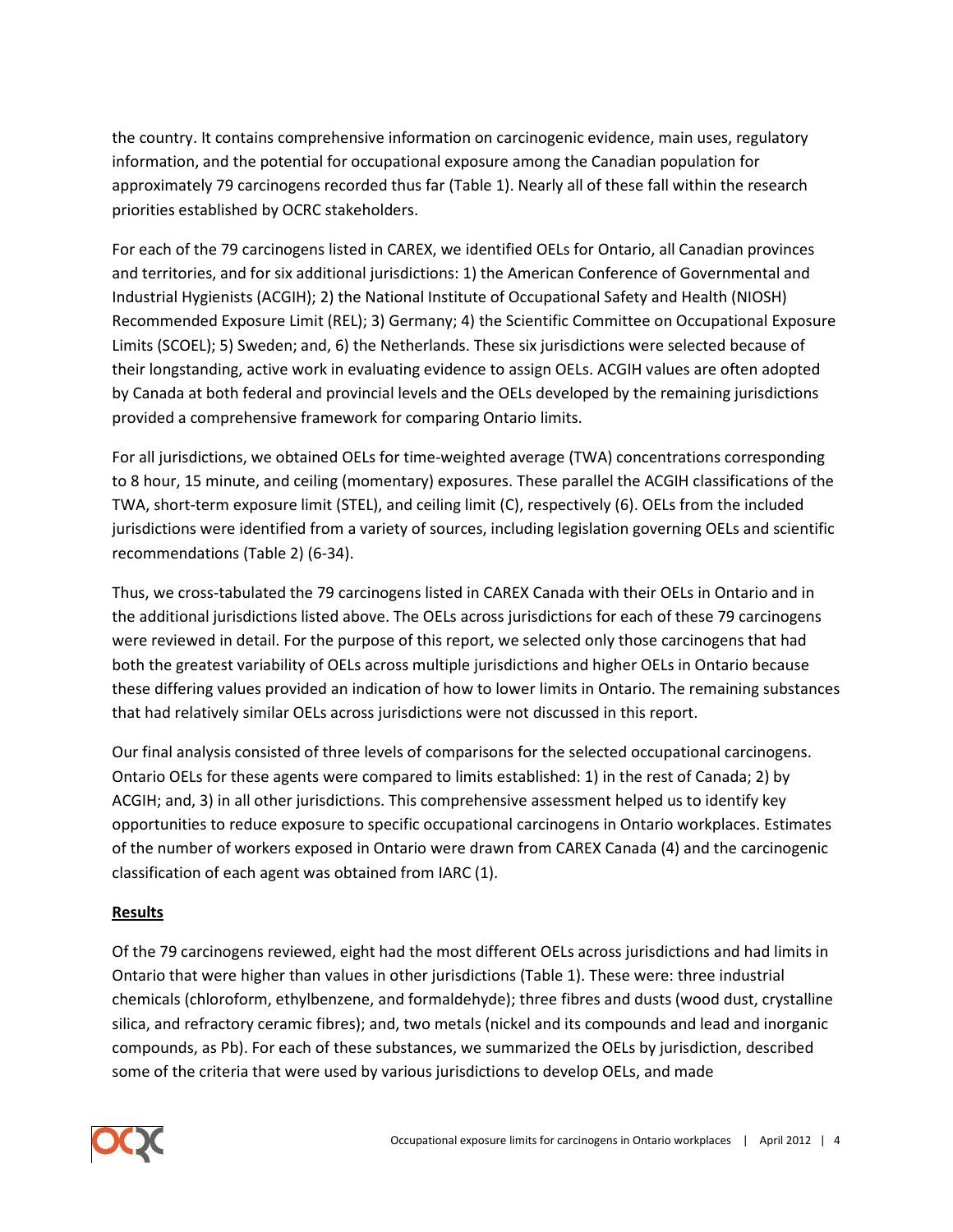recommendations for the adoption or revision of OELs in Ontario. This provides context to the tabulated limits and indicates specific considerations that the province may use to improve its OELs.

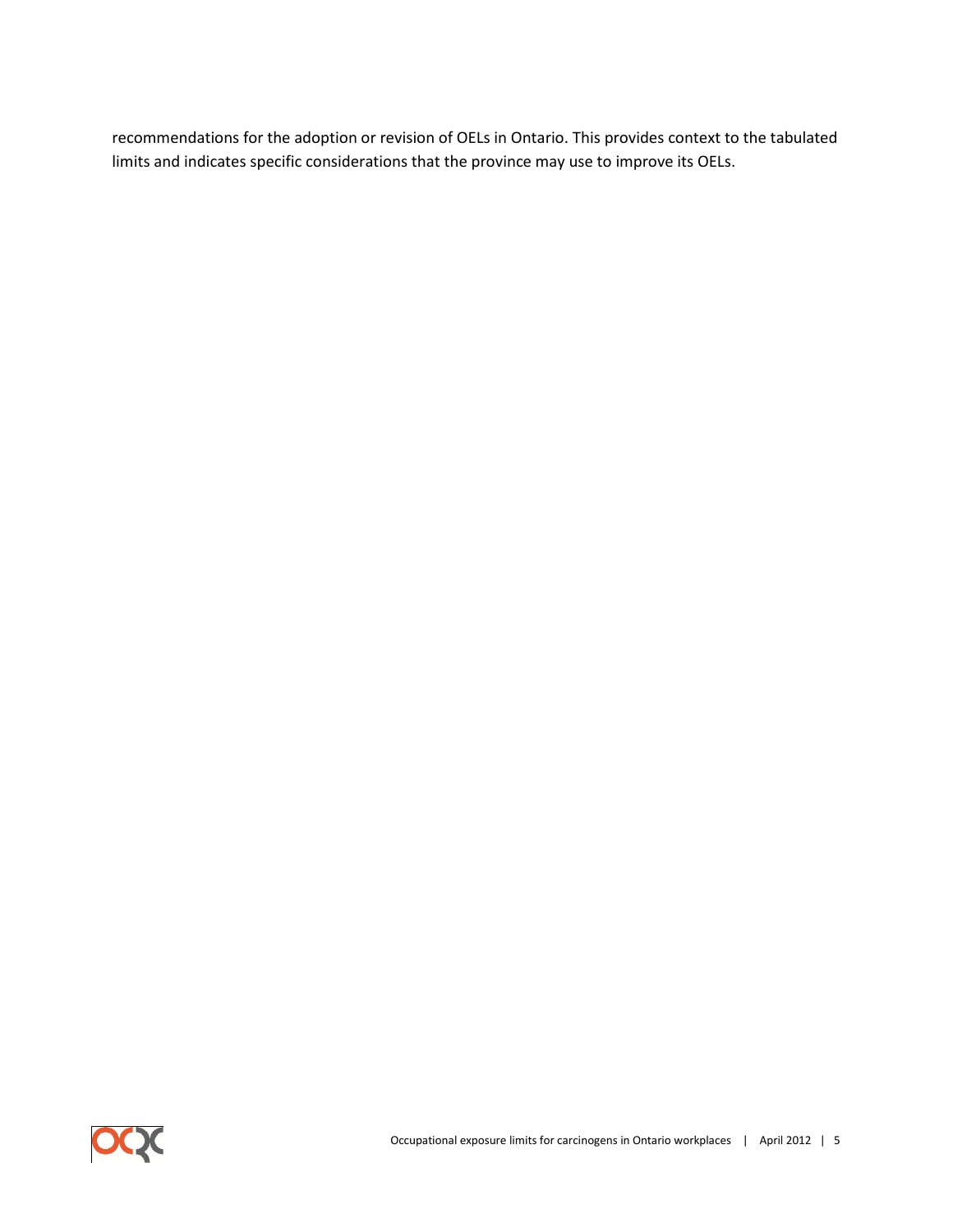# **Chloroform**

Chloroform is one of a group of a group of compounds formed as a disinfection by-product of water chlorination. It is considered "possibly carcinogenic to humans" (Group 2B) according to IARC (35) with evidence of liver and kidney cancer in exposed mice and rats. CAREX estimates that 6000 workers in Ontario are exposed to this substance (36).

Ontario's OEL for chloroform (7, 8) was previously adopted from the ACGIH and it was higher than the values in two Canadian provinces (9, 17) and in all

| Chloroform (CAS No. 67-66-3)         |                     |                        |
|--------------------------------------|---------------------|------------------------|
|                                      | 8 hour OEL<br>(ppm) | 15 minute OEL<br>(ppm) |
| ON                                   | 10                  |                        |
| HRSDC, AB, MB, NL, NB,<br>PE, NS, YT | 10                  |                        |
| <b>BC</b>                            | 2 (rt)              |                        |
| QC                                   | 5                   |                        |
| NT, NU                               | 10                  | 50                     |
| <b>ACGIH</b>                         | 10                  |                        |
| <b>NIOSH REL</b>                     |                     | $2*(c)$                |
| Germany                              | 0.5                 | 1                      |
| <b>SCOEL</b>                         | 2 (sk)              |                        |
| Sweden                               | 2(c)                | 5 <sub>(c)</sub>       |
| <b>Netherlands</b>                   | 1                   | 5                      |
| (rt) reproductive toxin<br>(sk) skin |                     |                        |

(sk) skin (c) carcinogen \*60-minute OEL

European jurisdictions (23, 24, 33, 34). OELs in British Columbia and Quebec were at least twice as protective as Ontario's and Germany had the lowest limit of all included jurisdictions. Ontario's OEL exceeded the German value by 20-fold.

The ACGIH TWA for chloroform has been steadily decreasing since a limit was first established in 1946. The most notable decline occurred in 1976, when the ACGIH Committee proposed that chloroform is a suspected human carcinogen. At this point, the TWA decreased by 60%, from 25 ppm to 10 ppm, which remains the present limit value. ACGIH revised the level of carcinogenicity of chloroform in 1995 to a confirmed animal carcinogen with unknown relevance to humans (37). The lower values recommended by SCOEL (24) and legally mandated in British Columbia (9) were primarily developed to protect workers from reproductive effects that have been associated with exposure to concentrations below 10 ppm. The limit of 1 ppm in the Netherlands was similarly intended to help prevent developmental toxicity (24). Therefore, lower OEL values offer protection against both reproductive and carcinogenic effects related to occupational exposure to chloroform.

**Recommendation**

Ontario should lower its OEL in order to protect workers from both occupational cancer and developmental toxicity.

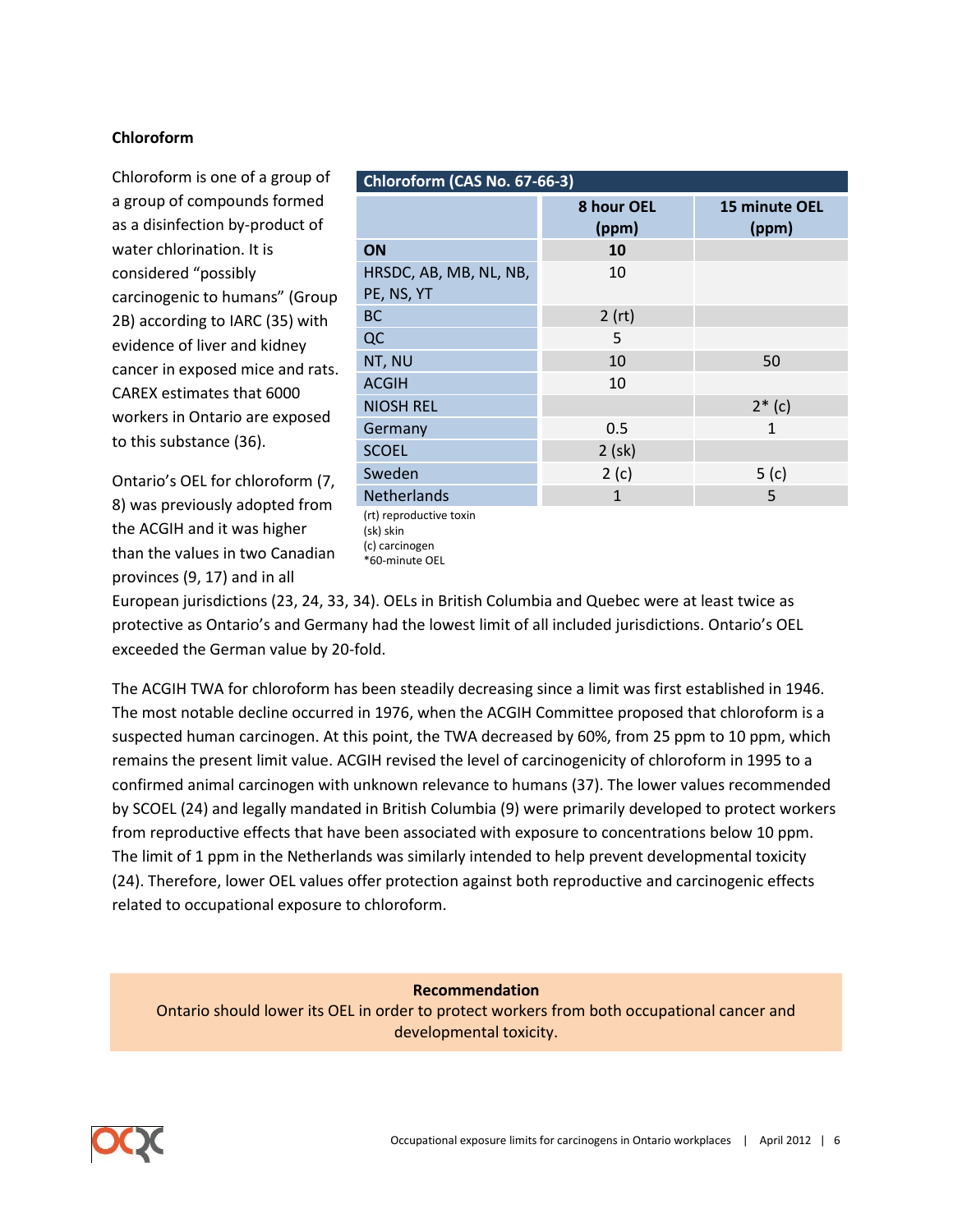#### **Ethylbenzene**

| Ethylbenzene (CAS No. 100-41-4)                                |                     |                        |
|----------------------------------------------------------------|---------------------|------------------------|
|                                                                | 8 hour OEL<br>(ppm) | 15 minute OEL<br>(ppm) |
| ON                                                             | 100                 | 125                    |
| HRSDC, AB, SK, MB, QC,<br>NL, NB, PE, NS, YT, NT,<br><b>NU</b> | 100                 | 125                    |
| <b>BC</b>                                                      | 20                  |                        |
| <b>ACGIH</b>                                                   | 20                  |                        |
| <b>NIOSH REL</b>                                               | 100                 | 125                    |
| Germany*                                                       | 20                  | 40                     |
| <b>SCOEL</b>                                                   | 100 (sk)            | 200 (sk)               |
| Sweden                                                         | 50                  | 100                    |
| (sk) skin<br>*MAK value                                        |                     |                        |

Ethylbenzene is an industrial chemical with a variety of uses in Canada, including styrene production, paints, adhesives, and other purposes. It is also found in crude oil and automotive and aviation gasoline. Of the estimated 208,000 workers exposed to ethylbenzene across Canada, approximately one third (77,000) are in Ontario (38). IARC has classified ethylbenzene as "possibly carcinogenic to

humans" (group 2B) with most evidence derived from cancer observed in mice and rats (39).

Ontario listed both 8-hour and 15-minute limits for ethylbenzene (7) and these are equal to the OELs in most provinces and territories (9-21). However, they were higher than the limits established by other jurisdictions which acknowledge a broad range of adverse health effects from occupational exposure to ethylbenzene. For example, the ACGIH OEL is based upon evidence of upper respiratory tract and eye irritation, acute depressant effects on the central nervous system, kidney damage (nephropathy), and cochlear impairment, among other impacts. ACGIH limits have substantially decreased over time as harmful health effects have been observed at low concentrations. In 1946, the ACGIH recommended an 8-hour limit of 200 ppm and in 1967, this value was lowered to 100 ppm. In 2011, ACGIH further decreased the limit by 80 per cent to 20 ppm (6, 37), which is equal to the limit previously set by the MAK Commission in Germany (23). British Columbia is the only Canadian jurisdiction that has similarly lowered its OEL (10) as all other provinces and territories, including Ontario, continue to use an 8-hour OEL of 100 ppm developed by ACGIH over 40 years ago. This is a recent change and area for action.

**Recommendation**

We support the Ministry of Labour's recommendation that the 8-hour OEL be lowered to 20 ppm and the 15-minute OEL be withdrawn.

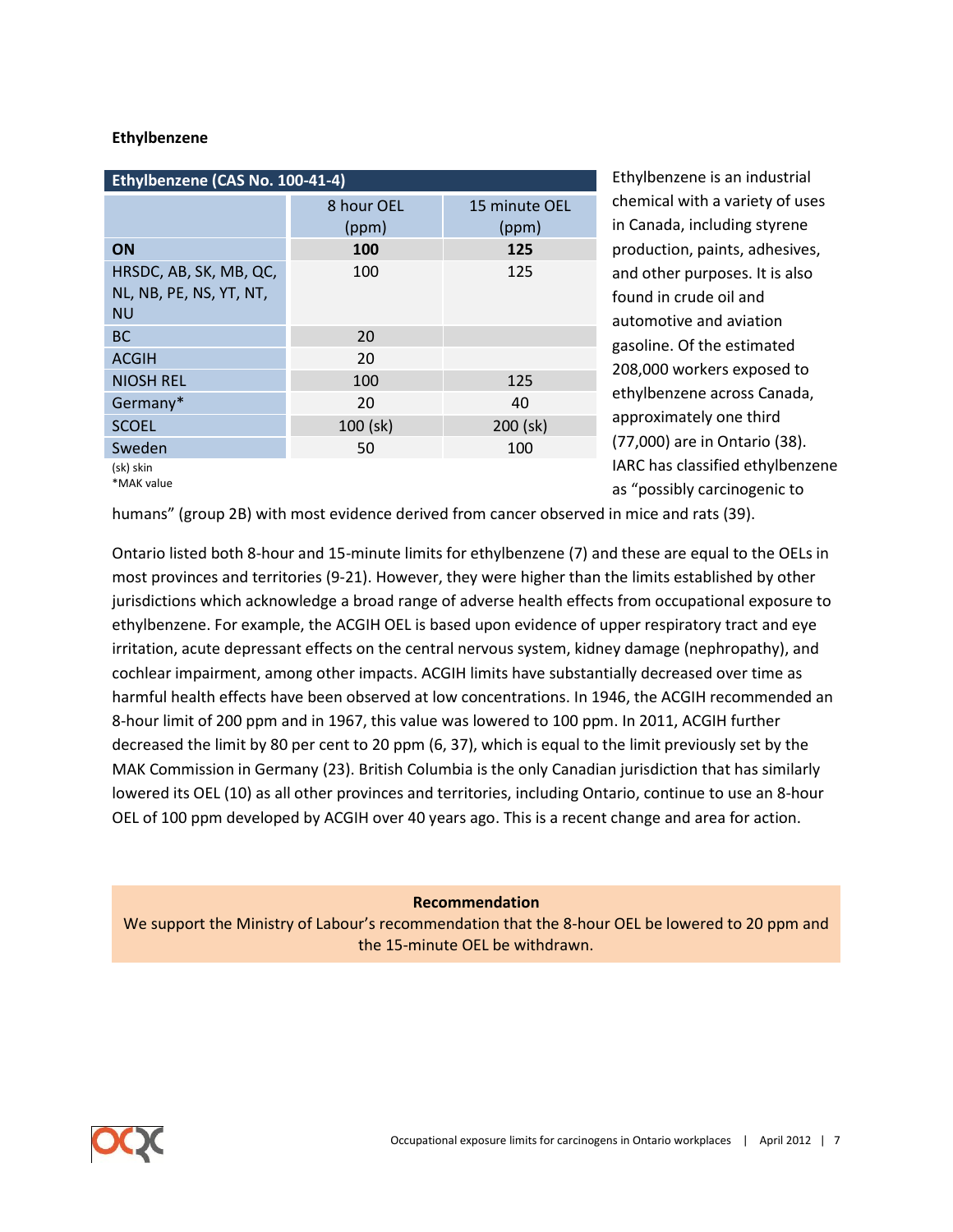#### **Formaldehyde**

| Formaldehyde (CAS No. 50-00-0) |                     |                        |                             |
|--------------------------------|---------------------|------------------------|-----------------------------|
|                                | 8 hour OEL<br>(ppm) | 15 minute<br>OEL (ppm) | <b>Ceiling OEL</b><br>(ppm) |
| ON                             |                     | 1                      | 1.5                         |
| HRSDC, MB, NL, PE, NS          |                     |                        | 0.3                         |
| <b>SK</b>                      |                     |                        | $0.3$ (sen)                 |
| <b>BC</b>                      | $0.3$ (sen)         |                        | $1$ (sen)                   |
| AB                             | 0.75                |                        | $\mathbf{1}$                |
| QC, YT, NT, NU                 |                     |                        | $\overline{2}$              |
| <b>NB</b>                      | 0.5                 | 1.5                    |                             |
| <b>ACGIH</b>                   |                     |                        | $0.3$ (sen)                 |
| <b>NIOSH REL</b>               | 0.016(c)            |                        | 0.1(c)                      |
| Germany*                       | 0.3                 | 0.6                    | $\mathbf{1}$                |
| <b>SCOEL</b>                   | 0.2 (sk sen)        | $0.4$ (sk sen)         |                             |
| Sweden                         | $0.5$ (c) (sen) (m) |                        | $1(c)$ (sen) (m)            |
| <b>Netherlands</b>             | 0.1                 | 0.4                    |                             |
| (sk sen) skin sensitizer       |                     |                        |                             |

(c) carcinogen (sen) sensitization (m) health surveillance required for handling \*MAK value

Formaldehyde is carcinogenic to humans according to IARC (Group 1) as it causes nasopharyngeal cancer and potentially, leukemia and sino-nasal cancer (40). Approximately 64,000 Ontario workers are exposed to this chemical in wood and other industries (41).

Ontario listed both 15 minute and ceiling OELs for formaldehyde (7, 8) and these values were markedly elevated compared to the limits in most other jurisdictions. Ontario's ceiling limit was five times higher than the ACGIH recommended limit (6) that has been adopted at the federal level (21) and in five other Canadian provinces (12, 13, 15, 16, 19). The NIOSH REL ceiling limit (22) was the most protective value of all

jurisdictions and Ontario's ceiling limit exceeded it by 15 times. Further, Ontario's 15-minute OEL was 2.5 times higher than the short-term OELs established by SCOEL (25) and legally mandated in the Netherlands (34).

ACGIH recommended a ceiling limit of 0.3 ppm in 1992 because of the potential of formaldehyde to cause eye and upper respiratory tract irritation, even at very brief exposure to low levels (37). SCOEL established health-based 8 hour and 15-minute OELs for similar reasons, recognizing that lower limits help reduce irritation-induced local cell proliferation that can lead to cancer (25). Evidence of formaldehyde carcinogenicity comes from studies of both animals and humans. Exposed mice and rats show various tumorigenic outcomes such as squamous cell carcinomas of the nasal cavity. Epidemiological studies also demonstrate positive associations between formaldehyde and nasopharyngeal cancer, with less consistent findings for leukemia (40). Ontario's ceiling limit represents a value that was developed by ACGIH during the 1970s and early 1980s and it is well above the limit that puts workers at risk of sensory irritation that can potentially lead to cancer. These values are an essential area for improvement in the province.

#### **Recommendation**

Ontario should lower its ceiling limit to 0.3 ppm. The 15 minute OEL should also be substantially lowered or simply replaced by the ceiling limit for even greater protection of workers, particularly against the irritant effects of formaldehyde that have been linked to the development of cancer.

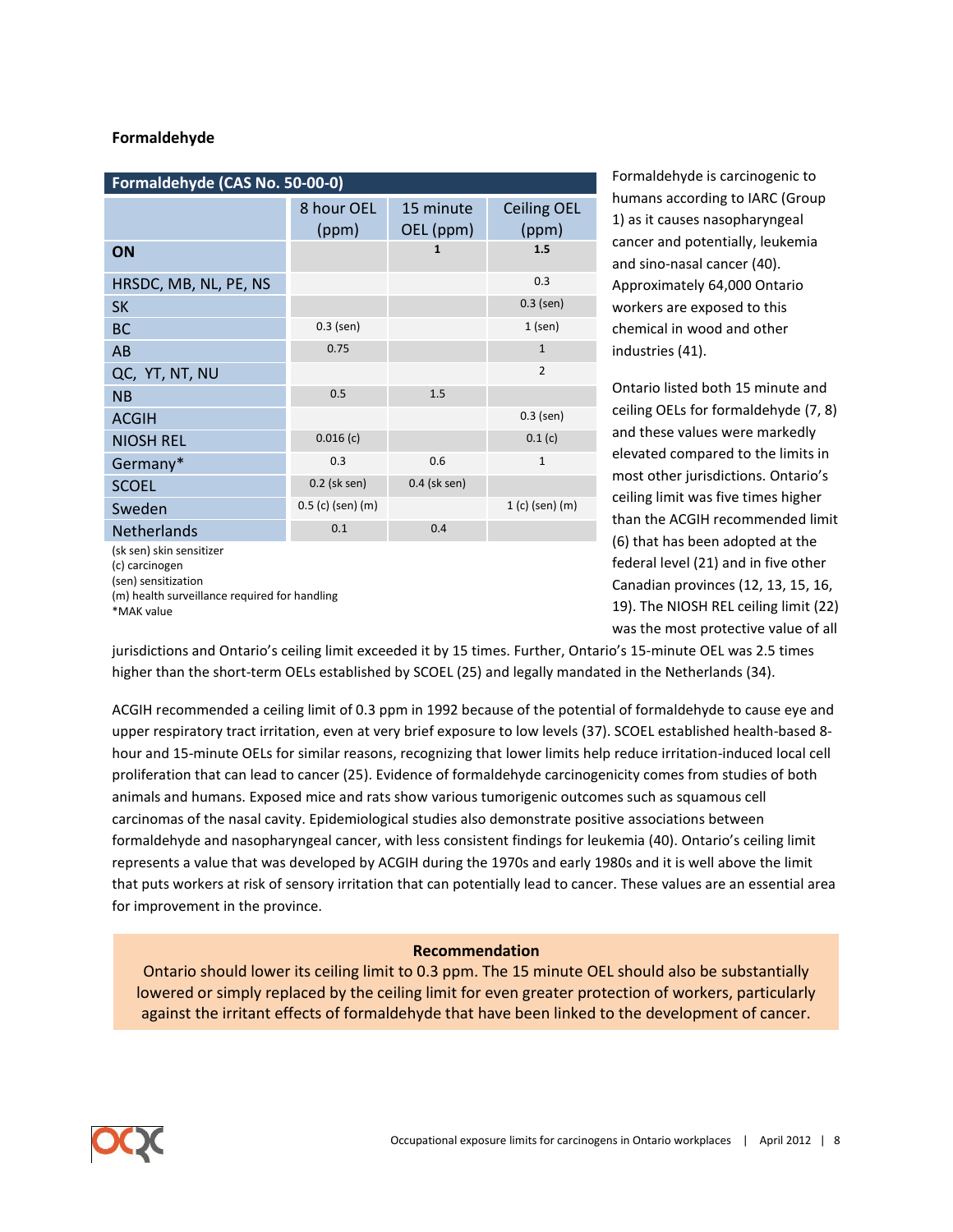#### **Wood dust**

Wood dust is a human carcinogen according to IARC (Group 1) (42) and approximately 93,000 workers in Ontario are exposed (43). Different jurisdictions evaluated different types of wood dust, including softwood, hardwood, and Western red cedar, as well as particle size fractions (i.e. total and inhalable). In Ontario (7), the 8-hour OEL for softwood was five times higher than the OEL set by ACGIH (6) and adopted at the federal level (21) and by five other provinces (12- 16). Furthermore, Ontario's softwood limit is twice that established in BC (9). Of all jurisdictions, SCOEL appears to have the most rigorous exposure limits for both total and inhalable fractions (27). These values are much lower than Ontario's OEL for softwood dust.

| <b>Wood dust</b>       |                                                                                  |                                                                             |
|------------------------|----------------------------------------------------------------------------------|-----------------------------------------------------------------------------|
|                        | 8 hour OEL<br>$(mg/m^3)$                                                         | 15 minute OEL<br>$(mg/m^3)$                                                 |
| ON                     | 5 (softwood)<br>1 (certain hardwoods such as<br>beech and oak)                   | 10 (softwood)                                                               |
| <b>HRSDC</b>           | 0.5 (Western red cedar) (i) (sen)<br>1 (all other species)                       |                                                                             |
| MB, NL, PE, NS, NB     | 0.5 (Western red cedar) (i) (sen)<br>1 (all other species) (i)                   |                                                                             |
| <b>BC</b>              | 2.5 (softwood, non-allergenic)<br>1 (hardwood, non-allergenic)<br>1 (allergenic) |                                                                             |
| AB                     | 0.5 (Western red cedar)<br>5 (softwood & hardwood)                               |                                                                             |
| <b>SK</b>              | 5 (softwood) (sen)<br>1 (certain hardwoods such as<br>beech and oak) (sen)       | 10 (softwood) (sen)<br>3 (certain hardwoods such as<br>beech and oak) (sen) |
| QC                     | 2.5 (Western red cedar) (td)<br>5 (softwood & hardwood) (td)                     |                                                                             |
| <b>ACGIH</b>           | 0.5 (Western red cedar) (i) (sen)<br>1 (all other species) (i)                   |                                                                             |
| <b>NIOSH REL</b>       | 1 (softwood, hardwood,<br>Western red cedar) (c)                                 |                                                                             |
| Germany                | 5 (hardwood BOELV)<br>2 (hardwood RLV)                                           |                                                                             |
| <b>SCOEL</b>           | $0.5$ (td)<br>1(i)                                                               |                                                                             |
| Sweden                 | 2 (i (c)                                                                         |                                                                             |
| <b>Netherlands</b>     | 2 (hardwood) (i)                                                                 |                                                                             |
| (i) inhalable fraction |                                                                                  |                                                                             |

(sen) sensitization (td) total dust (c) carcinogen

The increased risk of sino-nasal cancer among workers exposed to wood dusts is well documented (42). ACGIH considers oak and beech as confirmed human carcinogens; however, the carcinogenic mechanism is not clear and it is possible that other tree species also cause cancer. ACGIH established the first OEL for wood dust in 1972, listing a TWA of 5 mg/m<sup>3</sup> for non-allergenic wood dusts. Changes in the OELs since then are mostly related to the tree species evaluated and the growing body of evidence on health effects such as respiratory symptoms and decreased lung function, occupational asthma (Western red cedar), and sino-nasal cancer. As a result, the ACGIH Committee's recommendation of 1 mg/m<sup>3</sup> for all other species is mainly based on preventing decreases in pulmonary function (37). The current wood dust OELs in Ontario are equal to those developed by ACGIH in 1981 despite the observation of adverse health effects among workers exposed at levels that are much lower than the present Ontario limits. As the SCOEL recommendation for wood dust states, workers exposed to concentrations between 0.5 mg/m<sup>3</sup> (total dust) and 1 mg/m<sup>3</sup> (inhalable dust) from various species of wood exhibited significant health impairments (27). This evidence of occupational cancer and pulmonary effects clearly demonstrates the need for Ontario to update its values as ACGIH (6) and SCOEL (27) have recently done.

#### **Recommendation**

Due to the risk of sino-nasal cancer, respiratory disease, and occupational asthma, Ontario should reduce its limits for both softwood and hardwood dusts to 1 mg/m<sup>3</sup>(inhalable dust) with a lower limit of 0.5 mg/m<sup>3</sup>(inhalable dust) for Western red cedar and other highly allergenic species.

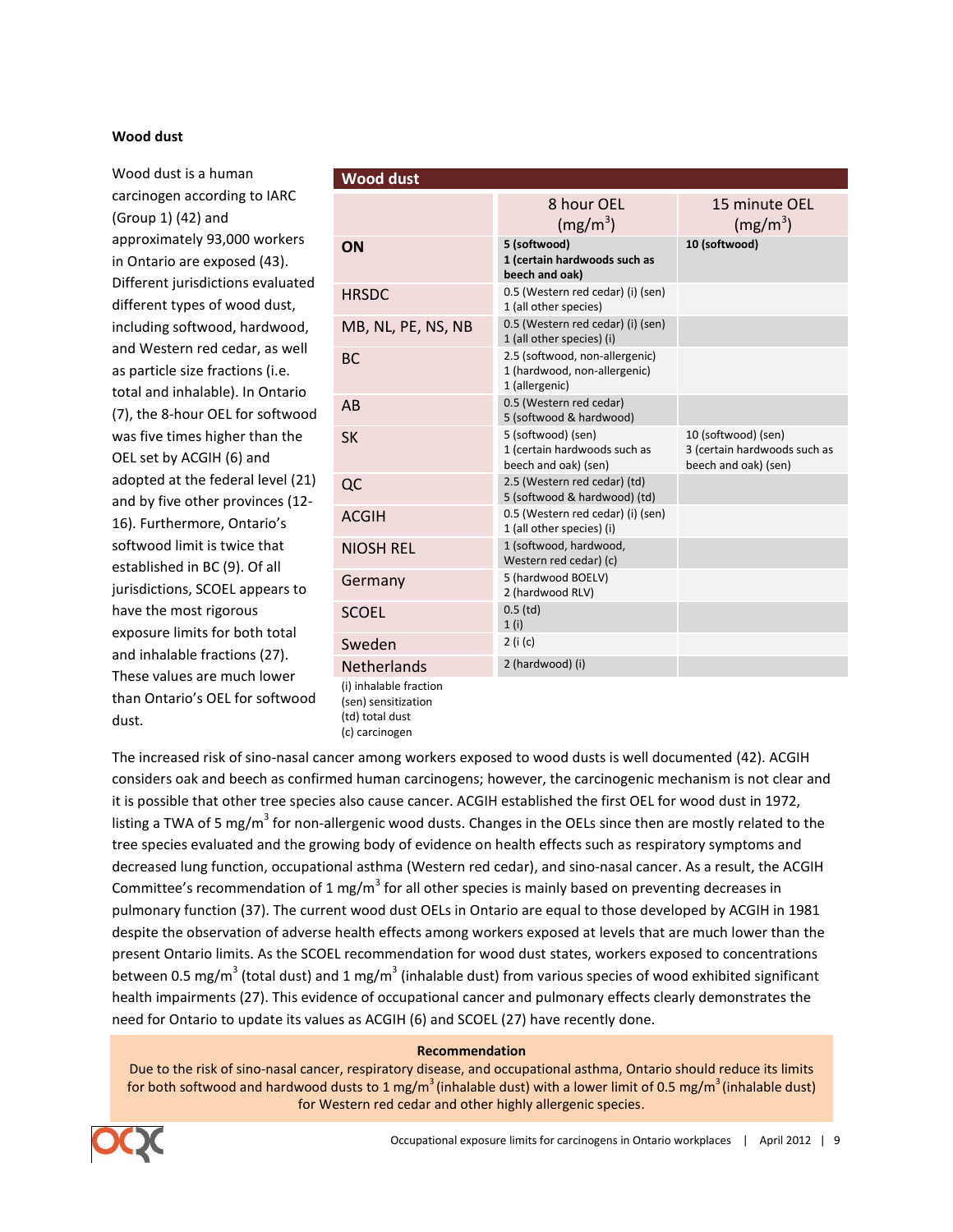## **Crystalline silica**

## **Crystalline silica (Cristobalite CAS No. 14464-46-1; Quartz CAS No. 14808-60-7)**

|                              | 8 hour OEL<br>$(mg/m^3)$          |
|------------------------------|-----------------------------------|
| ON                           | 0.05 (cristobalite) (r)           |
|                              | $0.1$ (quartz) (r)                |
| HRSDC, MB, NL, PE,<br>NB, NS | 0.025 (crystalline silica) (r)    |
| BC, AB                       | 0.025 (cristobalite & quartz) (r) |
| <b>SK</b>                    | 0.05 (cristobalite & quartz) (r)  |
| QC, NT, NU                   | 0.05 (cristobalite) (r)           |
|                              | $0.1$ (quartz) (r)                |
| YT                           | 150 particles/mL (cristobalite)   |
|                              | 300 particles/mL (quartz)         |
| <b>ACGIH</b>                 | 0.025 (cristobalite & quartz) (r) |
| <b>NIOSH REL</b>             | 0.05 (quartz) (r) (c)             |
| <b>SCOEL</b>                 | 0.05 (silica dust) (r)            |
| Sweden                       | 0.05 (cristobalite) (r)           |
|                              | 0.1 (quartz) (r) (m)              |
| <b>Netherlands</b>           | 0.075 (crystalline silica) (r)    |

Crystalline silica is one of the most common minerals on earth. It is naturally found in soil, sand, and rocks. Quartz is the most prevalent form and along with cristobalite, it has important industrial uses in Canada including smelting and refining, glass and glass container manufacturing, foundries, and others. Approximately 143,000 workers are estimated to be exposed to this substance in Ontario (44), mainly from work in the construction industry. Ontario is also one of the main silica producing provinces in Canada, which requires rigorous OELs that protect workers from exposure.

Crystalline silica is carcinogenic to humans according to IARC (Group 1) (42). In addition to lung cancer, crystalline silica causes pulmonary fibrosis (silicosis) and chronic obstructive pulmonary disease. In this analysis we found that the OELs in Ontario (7, 8) for cristobalite and quartz were two to four

(r) respirable fraction

(c) carcinogen

(m) health surveillance required for handling

times the limits listed by the ACGIH (6) for these two forms of crystalline silica, respectively. Most provinces (9, 11-16, 19) have adopted the ACGIH value for crystalline silica, which was the lowest of all jurisdictions analyzed.

The limits established by the ACGIH and SCOEL (28) were developed with the intention to prevent silicosis that may be a risk factor for lung cancer. Steenland and Sanderson (45) found a significant increase in risk of death due to lung cancer at average exposure levels greater than 0.065 mg/m $^3$  of respirable silica, suggesting that an 8-hour limit of 0.1 mg/m<sup>3</sup> for quartz would likely be insufficient to protect workers' health. Ontario's current limits for quartz and cristobalite represent values proposed by ACGIH in the 1980s, before the Committee lowered them to 0.025 mg/m<sup>3</sup> in 2005 (37). There is an immediate need to change the province's OELs for both quartz and cristobalite.

## **Recommendation**

Based on well-established carcinogenic and other health risks related to occupational exposure to crystalline silica and the large number of Ontario workers exposed, Ontario's OELs should be lowered to 0.025 mg/m<sup>3</sup> (respirable fraction) to reduce the risk of occupational cancer and silicosis.

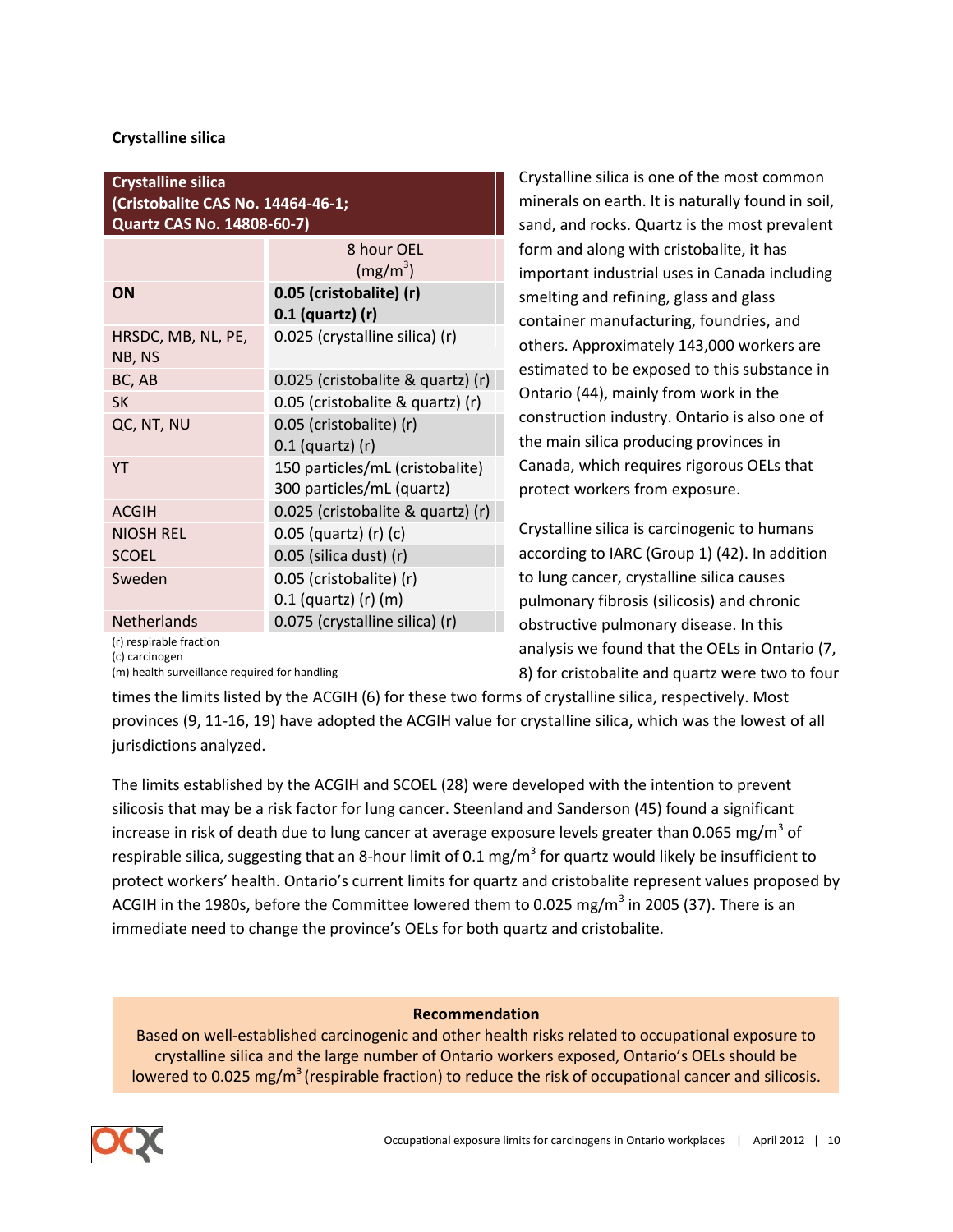#### **Refractory ceramic fibres**

Refractory ceramic fibres are a type of synthetic vitreous fibres (or man-made mineral fibres) that are mainly used in numerous high-temperature applications due to their insulating qualities. Over half of the 3200 Canadian workers estimated to be exposed to refractory ceramic fibres are in Ontario (46) yet Ontario's OEL (7) for this suspected carcinogen was 2.5 times higher than the OEL recommended by ACGIH (6) and enforced at the federal level in Canada (21), in most Canadian provinces (9, 11-16, 19), and in Sweden (33).

Chronic animal inhalation and epidemiological studies show that exposure to refractory ceramic fibres is associated with the development of

| <b>Refractory ceramic fibres</b> |               |  |
|----------------------------------|---------------|--|
|                                  | 8 hour OEL    |  |
|                                  | (f/cc)        |  |
| ON                               | 0.5(f)        |  |
| HRSDC, BC, AB, SK, MB,           | 0.2(f)        |  |
| NB, NL, PE, NS                   |               |  |
| QC                               | 1             |  |
| <b>ACGIH</b>                     | 0.2(f)        |  |
| <b>SCOEL</b>                     | 0.3           |  |
| Sweden                           | $0.2$ (c) (m) |  |
| <b>Netherlands</b>               | 0.5           |  |

(f) respirable fibres: length > 5µm; aspect ratio ≥3:1, as determined by the membrane filter method at 400-450 times magnification (4 mm objective), using phase-contrast illumination (c) carcinogen

(m) health surveillance required for handling

pulmonary fibrosis and pleural and lung function abnormalities that closely resemble the health effects linked to asbestos exposure (47-49). IARC considers refractory ceramic fibres a possible human carcinogen (Group 2B) (47, 48) based on increased risk of lung cancer and mesothelioma in animal studies. The ACGIH OEL is set between the limit for asbestos (0.1 f/cc) and the limit for other types of synthetic vitreous fibres (1 f/cc). Ontario's OEL may be derived from this value proposed by ACGIH in 1996 (6, 37). The epidemiological data that has emerged since then shows increased cancer risk over a long latency period, emphasizing the need for Ontario to revise its limit accordingly.

#### **Recommendation**

Workplace exposure to refractory ceramic fibres is linked to health effects that closely resemble those associated with asbestos exposure, such as pulmonary fibrosis and pleural and lung function abnormalities. Ontario should establish a limit that is at least half of its present OEL.

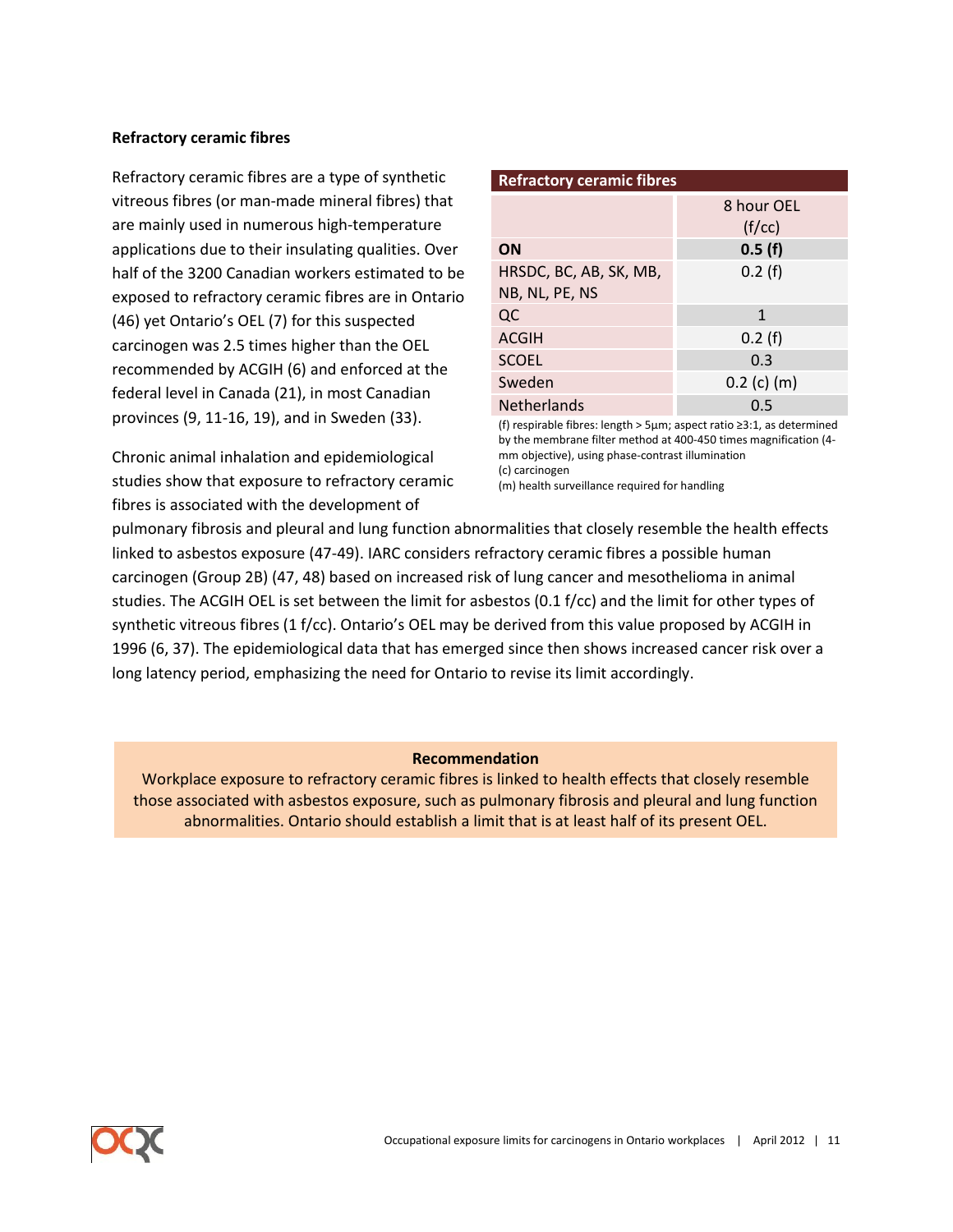#### **Nickel**

| <b>Nickel and its compounds</b><br>(CAS No. 7440-02-0) |                                                                                                               |                                                                                                 |
|--------------------------------------------------------|---------------------------------------------------------------------------------------------------------------|-------------------------------------------------------------------------------------------------|
|                                                        | 8 hour OEL                                                                                                    | 15 minute OEL                                                                                   |
|                                                        | $(mg/m^3)$                                                                                                    | $(mg/m^3)$                                                                                      |
| ON                                                     | 1 (elemental) (i)<br>0.1 (soluble inorganic<br>compounds) (i)<br>0.2 (insoluble inorganic<br>compounds) (i)   |                                                                                                 |
| HRSDC, AB, MB, NL,<br>NB, PE, NS                       | 1.5 (elemental) (i)<br>0.1 (soluble inorganic<br>compounds) (i)<br>0.2 (insoluble inorganic<br>compounds) (i) |                                                                                                 |
| <b>BC</b>                                              | 0.05 (elemental, soluble<br>inorganic, and insoluble<br>inorganic compounds)                                  |                                                                                                 |
| <b>SK</b>                                              | 1.5 (elemental)<br>0.1 (soluble inorganic<br>compounds)<br>0.2 (insoluble inorganic<br>compounds)             | 3 (elemental)<br>0.3 (soluble inorganic<br>compounds)<br>0.6 (insoluble inorganic<br>compounds) |
| QC                                                     | 1 (elemental)<br>0.1 (soluble inorganic<br>compounds)<br>1 (insoluble inorganic<br>compounds)                 |                                                                                                 |
| <b>ACGIH</b>                                           | 1.5 (elemental) (i)<br>0.1 (soluble inorganic<br>compounds) (i)<br>0.2 (insoluble inorganic<br>compounds) (i) |                                                                                                 |
| <b>NIOSH REL</b>                                       | 0.015(c)                                                                                                      |                                                                                                 |
| <b>SCOEL</b>                                           | 0.01 (excludes metallic Ni) (i)<br>0.005(r)                                                                   |                                                                                                 |
| Sweden                                                 | 0.5 (td) (sen)                                                                                                |                                                                                                 |
| (i) inhalable fraction                                 |                                                                                                               |                                                                                                 |

(r) respirable fraction (td) total dust (c) carcinogen (sen) sensitization

Canada generated 15% of the world's nickel in 2007, mainly for use in stainless steel production. Half of this amount was mined from Ontario, which has the largest number of exposed workers (18,000) compared to the rest of Canada (50).

In general, most jurisdictions listed OELs for three forms of nickel and its compounds: elemental nickel, soluble inorganic nickel compounds, and insoluble inorganic nickel compounds. While Ontario's OEL for elemental nickel (7) was slightly lower than the limit recommended by ACGIH (6), it was 20 times higher than the OEL in British Columbia (9) and 100 times higher than the OEL determined by SCOEL (30). Ontario's OELs for the other two forms of nickel were also dramatically higher than the OELs in British Columbia and by SCOEL.

Nickel compounds are classified as carcinogenic to humans (Group 1) according to IARC (42).

Occupational exposure to soluble inorganic nickel compounds is associated with lung damage and suspected nasal cancer risk. Studies of workers demonstrate that exposure to insoluble inorganic nickel compounds is linked to lung cancer (37, 42). Because of this well-established evidence, the ACGIH limits for nickel and its compounds have not changed dramatically since values were first developed in 1966. The OEL recommended by SCOEL was among the most protective of all jurisdictions. It was primarily based upon non-cancer effects on the lung and is likely low enough to also help prevent carcinogenicity (30). Reducing nickel limits in Ontario can help protect against cancer as well as other occupational diseases.

#### **Recommendation**

Occupational exposure to small concentrations of soluble and insoluble inorganic nickel compounds are associated with increased risks of nasal and lung cancer. Further efforts should be made to reduce the limits in Ontario to the levels by British Columbia.

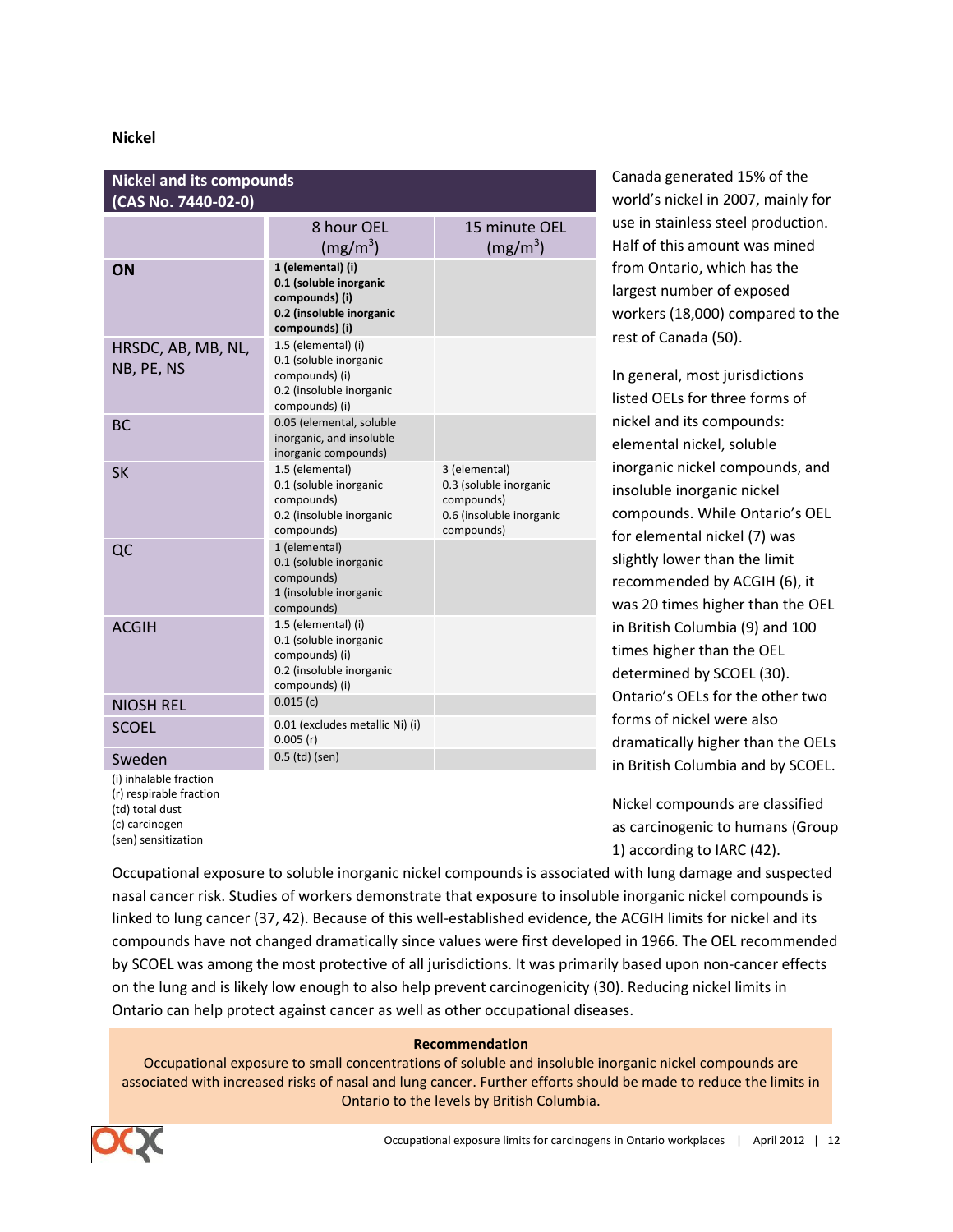#### **Lead**

Lead is a naturally occurring metal in the earth's crust that is normally found as lead sulfide. It forms both organic and inorganic compounds with many substances. IARC considers inorganic lead compounds as a probable human carcinogen (Group 2A) and metallic lead as a possible human carcinogen (Group 2B) (51, 52). This latter classification may change soon as there is a strong, growing body of evidence that shows that lead exposure is carcinogenic to humans.

Occupational lead exposure can occur from fumes (e.g. battery production), dusts, steel welding, and soldering. Canada is the world's ninth largest lead

| Lead and inorganic compounds, as Pb<br>(CAS No. 7439-92-1) |                                                                         |                             |
|------------------------------------------------------------|-------------------------------------------------------------------------|-----------------------------|
|                                                            | 8 hour OEL<br>$(mg/m^3)$                                                | 15 minute OEL<br>$(mg/m^3)$ |
| ON                                                         | 0.05                                                                    |                             |
| HRSDC, BC, AB, MB, QC,<br>NL, NB, PE, NS                   | 0.05                                                                    |                             |
| <b>SK</b>                                                  | 0.05                                                                    | 0.15                        |
| YT, NT, NU                                                 | 0.15                                                                    | 0.45                        |
| <b>ACGIH</b>                                               | 0.05<br>30 µg/100mL blood                                               |                             |
| <b>NIOSH REL</b>                                           | 0.05<br>60 µg Pb/100mL blood                                            |                             |
| Germany                                                    | 0.15 (inhalable aerosol<br>BOELV)<br>$0.1$ (RLV)                        |                             |
| <b>SCOEL</b>                                               | 0.15 (BOELV)<br>100 µg Pb/m <sup>3</sup><br>30 µg Pb/100 mL blood       |                             |
| Sweden                                                     | 0.1 (total dust) (rep)<br>(m)<br>0.5 (respirable dust)<br>$(rep)$ $(m)$ |                             |
| Netherlands                                                | 70 μg Pb/100 mL blood                                                   |                             |

(rt) reproductive toxin

(m) health surveillance required for handling

producer and approximately 70,000 workers in Ontario are exposed to lead (53). Ontario (7) listed an air concentration limit which was the same as the OEL recommended by the ACGIH (6) and legally mandated in most of Canada (9, 11-17, 19, 21). This value was the lowest among all jurisdictions surveyed in this analysis. However, the province has not yet adopted or established its own biological exposure limit for lead as other jurisdictions have (e.g. ACGIH, SCOEL) (6, 31). Considering that a large number of Ontario workers are exposed to lead, it is ubiquitous in the environment, and blood values are more strongly associated with health effects compared to air concentrations, it is important to establish biological limits in Ontario that protect workers from exposure. This is particularly important for women of childbearing potential as high blood lead levels increase the risk of having a child with cognitive defects.

**Recommendation**

Ontario should develop or adapt a rigorous blood lead OEL since blood lead levels are much more indicative of adverse health effects than airborne concentrations.

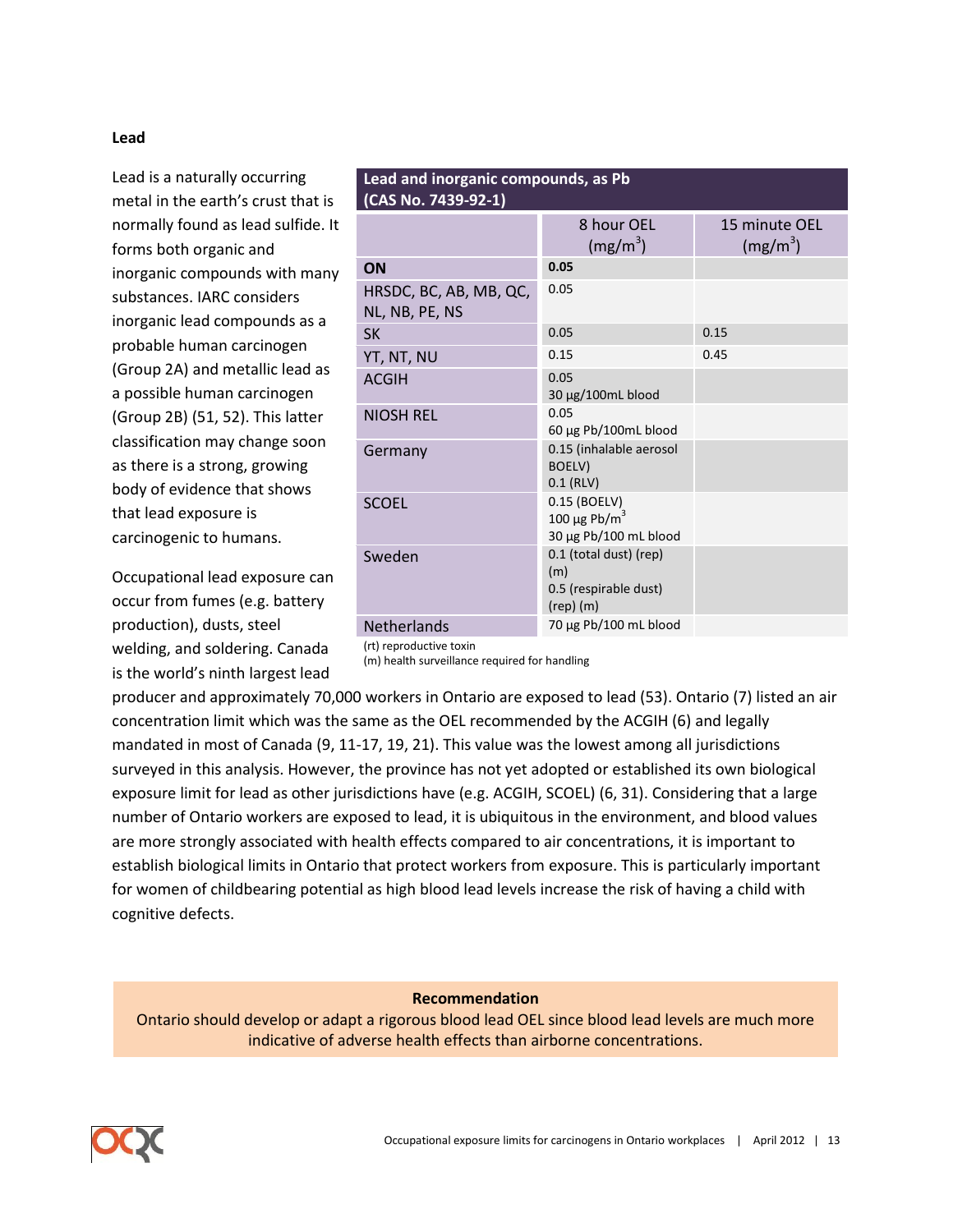#### **Other occupational carcinogens**

Ontario's OELs for the majority of the 79 carcinogens listed in Table 1 were similar to the OELs across the multiple jurisdictions included and therefore, most of these substances were not discussed in detail in this report. For example, Ontario's OELs for benzene, asbestos, cadmium and cadmium compounds, and hexavalent chromium compounds were generally aligned with limits across Canada and in other jurisdictions. Even where values were relatively homogeneous across jurisdictions, it is important to note that OELs for certain substances are continuing to decrease over time (37). Ontario should monitor these standards and take a lead in establishing rigorous values. This is particularly important for substances that are known to be carcinogenic to humans even at very low levels of occupational exposure.

A number of substances did not have an Ontario OEL yet had high estimated numbers of workers exposed in the province. For example, approximately 449,000 Ontario workers are exposed to solar radiation (54); 275,000 to diesel engine exhaust (55); 103,000 to polycyclic aromatic hydrocarbons (56); 18,000 to ionizing radiation (57), and; 1,150,000 to shift work (58). Additionally, almost 70,000 workers in Ontario are exposed to lead (53) and there is no biological limit value for lead in the province. No OELs were listed in the province for pharmacologic agents and pesticides. Most of these agents are also known and suspected carcinogens (1). Though there are many difficulties associated with evaluating exposure to these carcinogens, these are important gaps to fill with research and through strengthened provincial policies governing OELs.

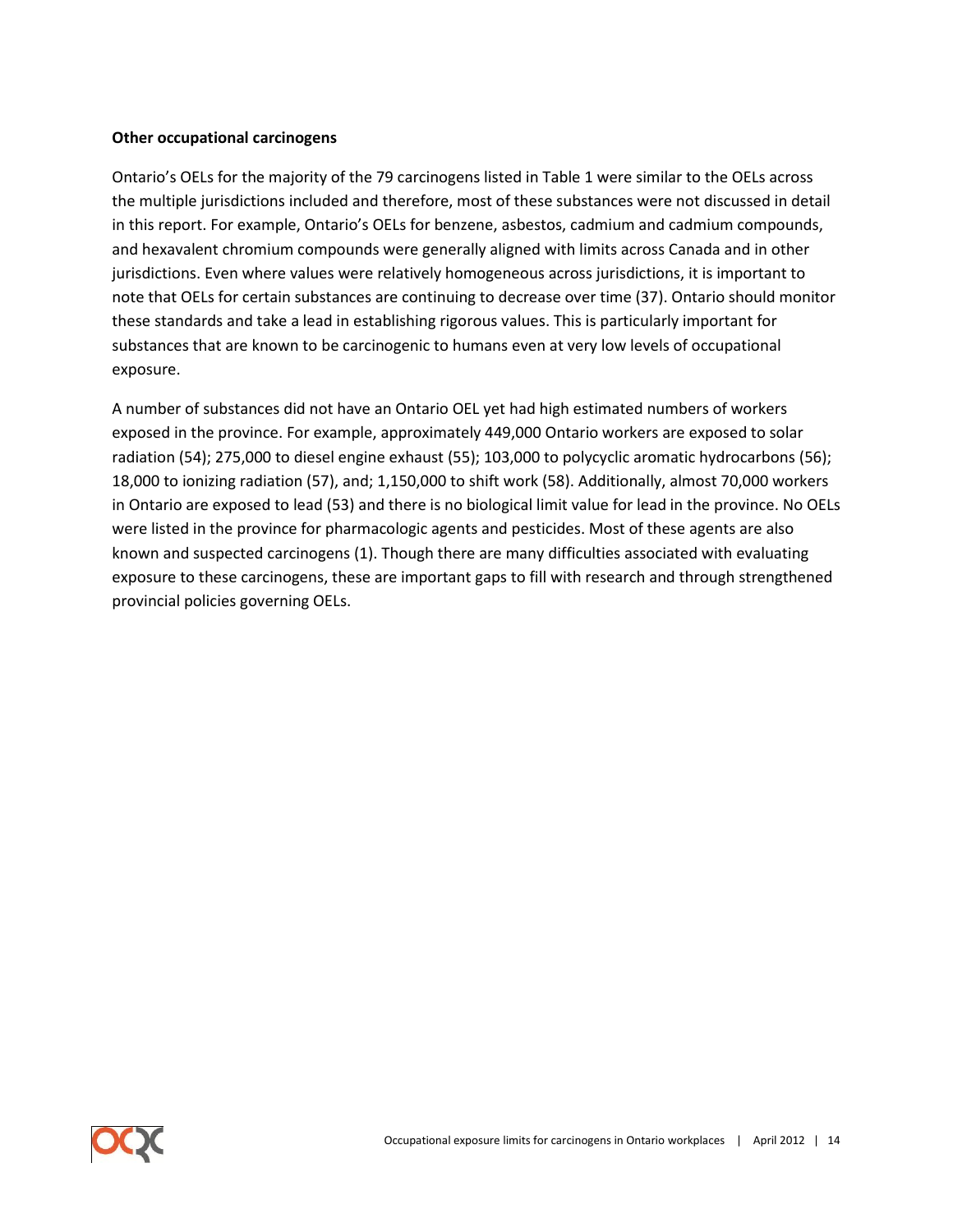## **Discussion**

In this analysis we compared Ontario OELs with limits across Canada and in six additional jurisdictions. Eight carcinogens from the list of 79 included in CAREX Canada's database of carcinogen profiles and exposure estimates (4) were discussed in detail in this report because their OELs differed across jurisdictions and their limits in Ontario exceeded the values in other jurisdictions. These eight substances were: chloroform, ethylbenzene, formaldehyde, wood dust, crystalline silica, refractory ceramic fibres, nickel and its compounds, and lead and inorganic compounds (as Pb). By comparing OELs and providing context to specific considerations that were used by different jurisdictions to develop their limits, we have illuminated several opportunities for Ontario to strengthen its OELs and help protect workers from exposure to occupational carcinogens.

Several important findings have emerged from this analysis, with implications for policy and the health of Ontario workers who are exposed to occupational carcinogens. In general, the limits set by Germany, SCOEL, Sweden, and the Netherlands were found to be lower than Ontario's OELs and NIOSH RELs were low relative to most jurisdictions for the eight carcinogens explored in detail. Many values in Canada were equal to the ACGIH OELs since several provinces adopt ACGIH limits. For all carcinogens, there was a clear trend of decreasing OELs over time as accumulating bodies of evidence demonstrated that adverse health effects occurred at lower levels of occupational exposure. Furthermore, there were several priority carcinogens that do not currently have OELs in Ontario yet thousands of workers in the province are estimated to be exposed to these agents. OELs or other limits on exposure for these carcinogens are needed.

The development of OELs is a complex process that involves multiple considerations. Some of these factors are toxicological evidence of carcinogenicity and other chronic and acute health effects in humans and animals; epidemiological studies that demonstrate associations between occupational exposure to a substance and cancer; the technical feasibility of implementing and enforcing OELs in workplaces; and the many interacting political, economic, and social forces that are specific to each jurisdiction, among others. Therefore, the same occupational carcinogen may have different OELs across jurisdictions depending on how they are determined and what the OEL is intended to protect against. The variances in OELs across jurisdictions will lead to differences in workers' level of exposure, which subsequently contribute to higher occupational cancer rates in certain areas.

## **Conclusions**

In summary, we recommend that Ontario lower its OELs for the eight selected occupational carcinogens explored in detail in this report. The province's limits for these substances need to be changed to reflect recent evidence that demonstrates carcinogenicity and other adverse health effects at lower levels of exposure. Ontario should aim to minimize exposure to all occupational carcinogens since no data are currently available on developing OELs that reduce or eliminate risk with complete certainty. Since Ontario is currently in the process of revising its OELs (59), this report's specific recommendations to

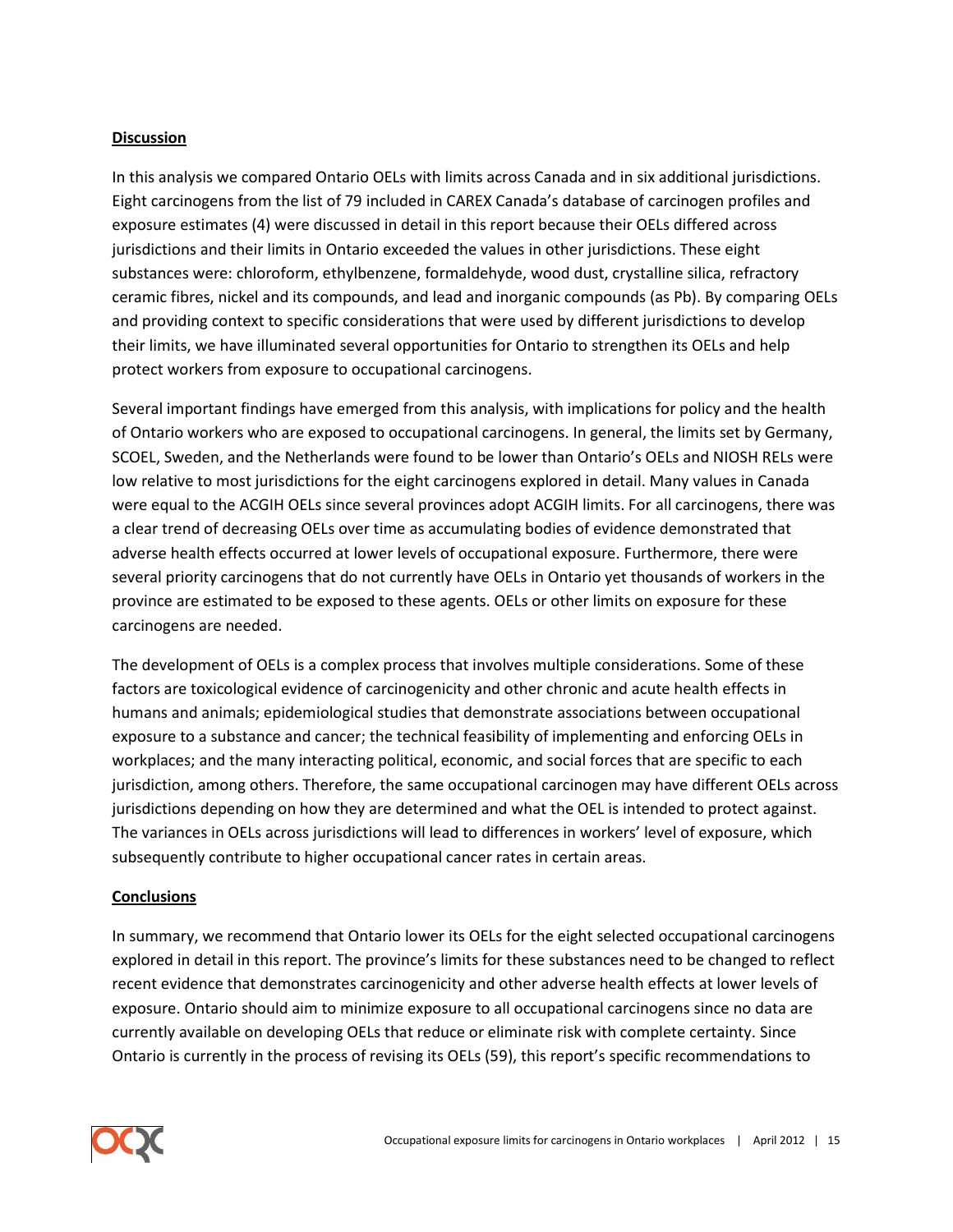lower limits in the province can assist with these deliberations while enabling the province to be a leader in establishing rigorous values. An integrative approach that involves continued research and policy efforts are fundamental for protecting workers' health and preventing occupational cancer in Ontario.

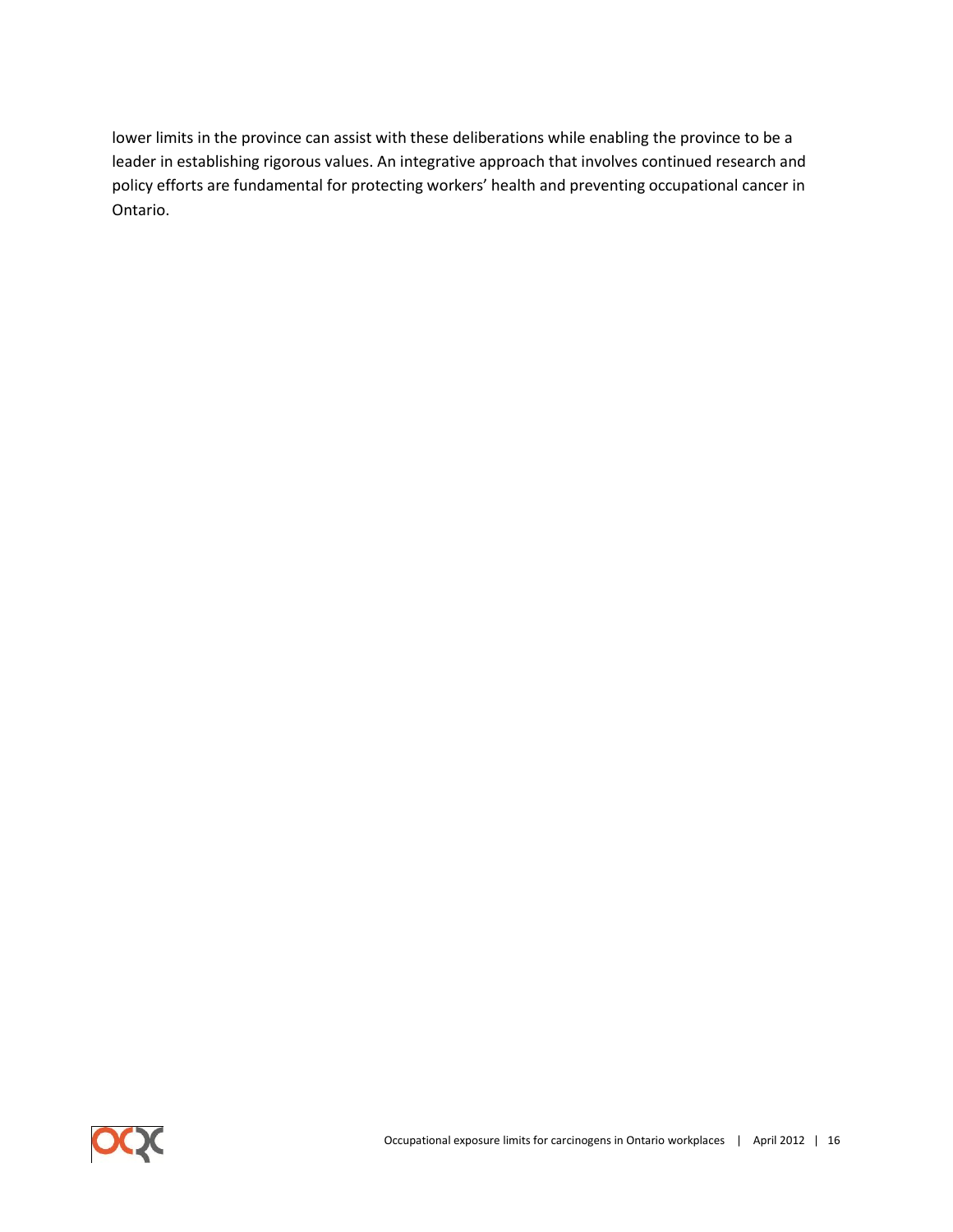# **References**

- 1. Agents classified by the IARC Monographs, Volumes 1-102. <http://monographs.iarc.fr/ENG/Classification/index.php> [Accessed 1 September 2011].
- 2. Occupational Cancer Research Centre (OCRC). Research Day 2011: The Burden of Occupational Cancer (fact sheet). 24 March 2011, Toronto.
- 3. Ontario Ministry of Labour. Occupational Exposure Limits. July 2010. Available: http://www.labour.gov.on.ca/english/hs/topics/oels.php [Accessed 10 August 2011].
- 4. CAREX Canada. Carcinogen Profiles and Estimates. Available at: [http://www.carexcanada.ca/en/carcinogen\\_profiles\\_and\\_estimates/](http://www.carexcanada.ca/en/carcinogen_profiles_and_estimates/) [Accessed 13 September 2011].
- 5. Hohenadel K, Pichora E, Marrett L, Bukvic D, Brown J, Harris SA, Demers PA, Blair A. Priority issues in occupational cancer research: Ontario stakeholder perspectives. Chronic Diseases and Injuries in Canada 2011;31:147-151.
- 6. ACGIH 2011 TLVs and BEIs Based on the Documentation of the Threshold Limit Values for Chemical Substances and Physical Agents & Biological Exposure Indices [CD-ROM]. Cincinnati: ACGIH, 2011.
- 7. Ontario Occupational Health and Safety Act. R.R.O. 1990, Regulation 833: Control of Exposure to Biological or Chemical Agents. Last Amendment: O. Reg. 419/10. Available: [http://www.e](http://www.e-laws.gov.on.ca/html/regs/english/elaws_regs_900833_e.htm)[laws.gov.on.ca/html/regs/english/elaws\\_regs\\_900833\\_e.htm](http://www.e-laws.gov.on.ca/html/regs/english/elaws_regs_900833_e.htm) [Accessed 30 August 2011].
- 8. Ontario Occupational Health and Safety Act. Ontario Regulation 490/09: Designated Substances. Last Amendment: O. Reg. 259/10. Available: http://www.elaws.gov.on.ca/html/regs/english/elaws\_regs\_090490\_e.htm [Accessed 1 September 2011].
- 9. WorkSafeBC. Prevention Manual Re: Chemical and Biological Substances Exposure Limits and Designations (Guideline G5.48-1 of the Occupational Health and Safety Regulation). WorkSafeBC, 15 September 2011.
- 10. WorkSafeBC. Decision on the New or Revised Occupational Exposure Limits for 2011. Available: http://www.worksafebc.com/regulation\_and\_policy/regulating\_exposure/law\_90\_50.asp [Accessed 17 August 2011].
- 11. Government of Alberta. Alberta Occupational Health and Safety Act. Occupational Health and Safety Code 2009.
- 12. Government of Manitoba. The Workplace Safety and Health Act (CCSM c. W210). Workplace Safety and Health Regulation 217/2006. Registered 31 October 2006.
- 13. Newfoundland and Labrador Regulation 70/09. Occupational Health and Safety Regulations, 2009 under the Occupational Health and Safety Act (OC 2009-233). 7 August 2009.
- 14. New Brunswick Regulation 91-191 under the Occupational Health and Safety Act (OC 91-1035). 3 December 1991.
- 15. Government of Prince Edward Island Legislative Counsel Office. Chapter O-1.1: Occupational Health and Safety Act, General Regulations. 31 October 2008.
- 16. Government of Nova Scotia. Occupational Health Regulations made under Section 74 of the Health Protection Act SNS 2004, c. 4, OIC 76-1510 (December 21, 1976), NS Reg. 112/76.
- 17. Government of Quebec. Occupational Health and Safety Act Schedule 1: Permissible Exposure Values for Airborne Contaminants. 1 October 2011.
- 18. Yukon Workers' Compensation Health and Safety Board. Yukon Occupational Health Regulations.
- 19. Government of Saskatchewan. The Occupational Health and Safety Regulations, 1996, O1-1R1.

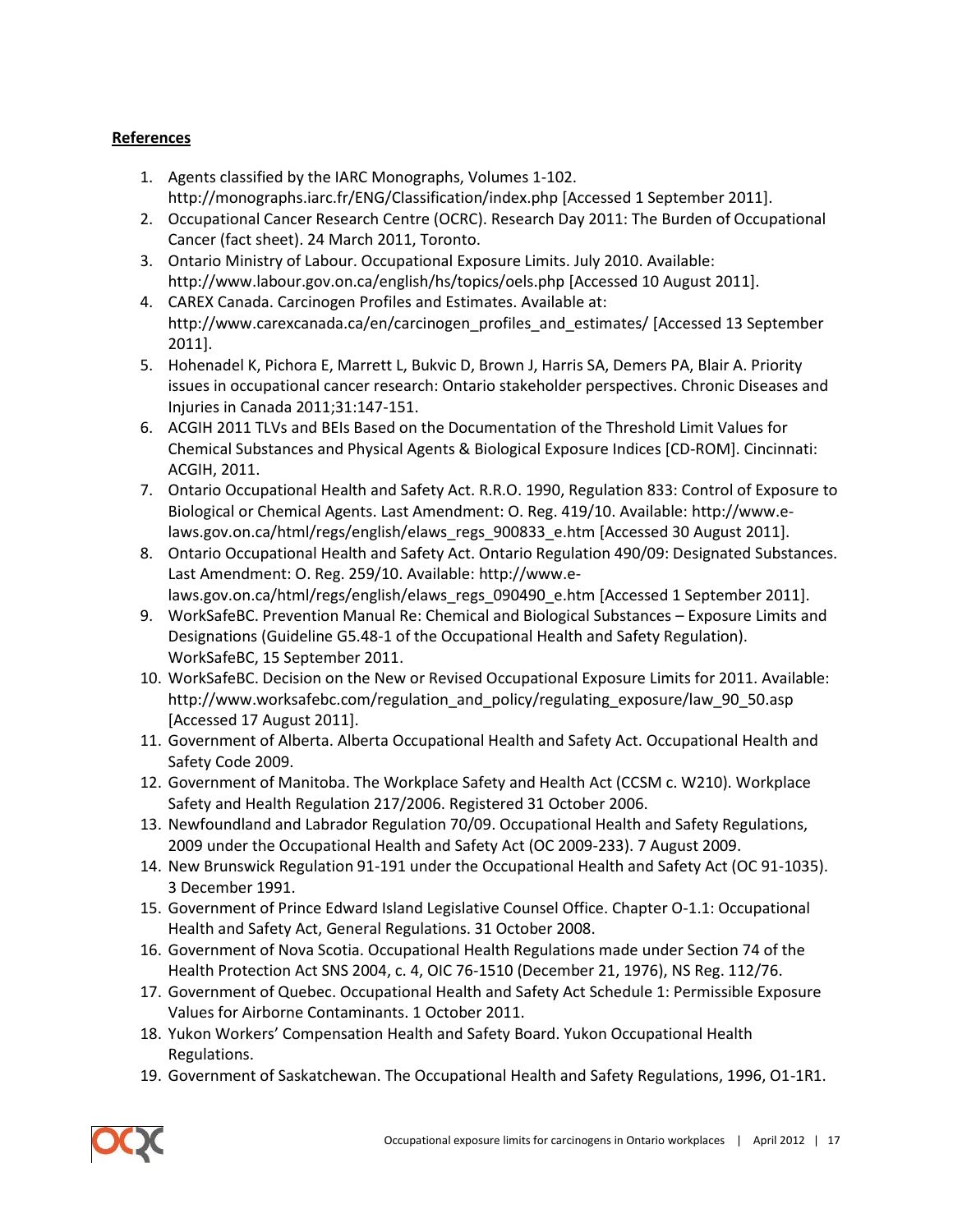- 20. Government of the Northwest Territories. Safety Act. General Safety Regulations RRNWT 1990, c.S-1.
- 21. Government of Canada. Canada Occupational Health and Safety Regulations SOR/86-304. Minister of Justice, 21 September 2011.
- 22. National Institute of Occupational Safety and Health (NIOSH). NIOSH Pocket Guide to Chemical Hazards. 10 August 2011. Available: http://www.cdc.gov/niosh/npg/ [Accessed 6 October 2011].
- 23. GESTIS: International limit values for chemical agents. August 2011. Available: [http://www.dguv.de/ifa/en/gestis/limit\\_values/index.jsp](http://www.dguv.de/ifa/en/gestis/limit_values/index.jsp) [Accessed 11 October 2011].
- 24. Scientific Committee on Occupational Exposure Limits (SCOEL). Recommendation from the Scientific Expert Group on Occupational Exposure Limits for chloroform. (SEG/SUM/30). SCOEL, 1995.
- 25. SCOEL. Recommendation from the SCOEL on OELs for formaldehyde (SCOEL/SUM/125). SCOEL, March 2008.
- 26. SCOEL. Recommendation from the Scientific Expert Group on Occupational Exposure Limits for ethylbenzene (SEG/SUM/28). SCOEL, 1995.
- 27. SCOEL. Recommendation from the SCOEL: Risk Assessment for wood dust (SCOEL/SUM/102 final). SCOEL, December 2003.
- 28. SCOEL. Recommendation from the SCOEL for silica, crystalline (respirable dust) (SCOEL/SUM/94). SCOEL, November 2003.
- 29. SCOEL. Recommendation from the SCOEL for refractory ceramic fibres (SCOEL/SUM/165). SCOEL, September 2011.
- 30. SCOEL. Recommendation from the SCOEL for nickel and inorganic nickel compounds (SCOEL/SUM/85). SCOEL, June 2011.
- 31. SCOEL. Recommendation from the SCOEL for lead and its inorganic compounds (SCOEL/SUM/83). SCOEL, January 2002.
- 32. SCOEL. Binding Occupational Exposure Limits. Available: http://ec.europa.eu/social/main.jsp?catId=153&langId=en&internal\_pagesId=684&moreDocum ents=yes&tableName=INTERNAL\_PAGES [Accessed 6 September 2011].
- 33. Provisions of the Swedish Work Environment Authority on Occupational Exposure Limit Values and Measures against Air Contaminants (AFS 2005:17). Adopted 17th March 2005. Published 13th June 2005.
- 34. SER. OEL Database. Available[: http://www.ser.nl/en/oel\\_database.aspx](http://www.ser.nl/en/oel_database.aspx) [Accessed 6 October 2011].
- 35. International Agency for Research on Cancer (IARC). Chloroform. IARC Monographs on the Evaluation of Carcinogenic Risks to Humans Volume 73. Lyon: IARC, 1999.
- 36. CAREX Canada. Occupational Exposure Estimates: Chloroform. Available: http://www.carexcanada.ca/en/chloroform/occupational\_exposure\_estimates/ [Accessed 17 April 2012].
- 37. ACGIH. Documentation of the TLVs and BEIs with Other Worldwide Occupational Exposure Values [CD-ROM]. Cincinnati: ACGIH, 2007.
- 38. CAREX Canada. Occupational Exposure Estimates: Ethylbenzene. Available: http://www.carexcanada.ca/en/ethylbenzene/occupational\_exposure\_estimates/ [Accessed 17 April 2012].
- 39. IARC. Some industrial chemicals. IARC Monographs on the Evaluation of Carcinogenic Risks to Humans Volume 77. Lyon: IARC, 2000.

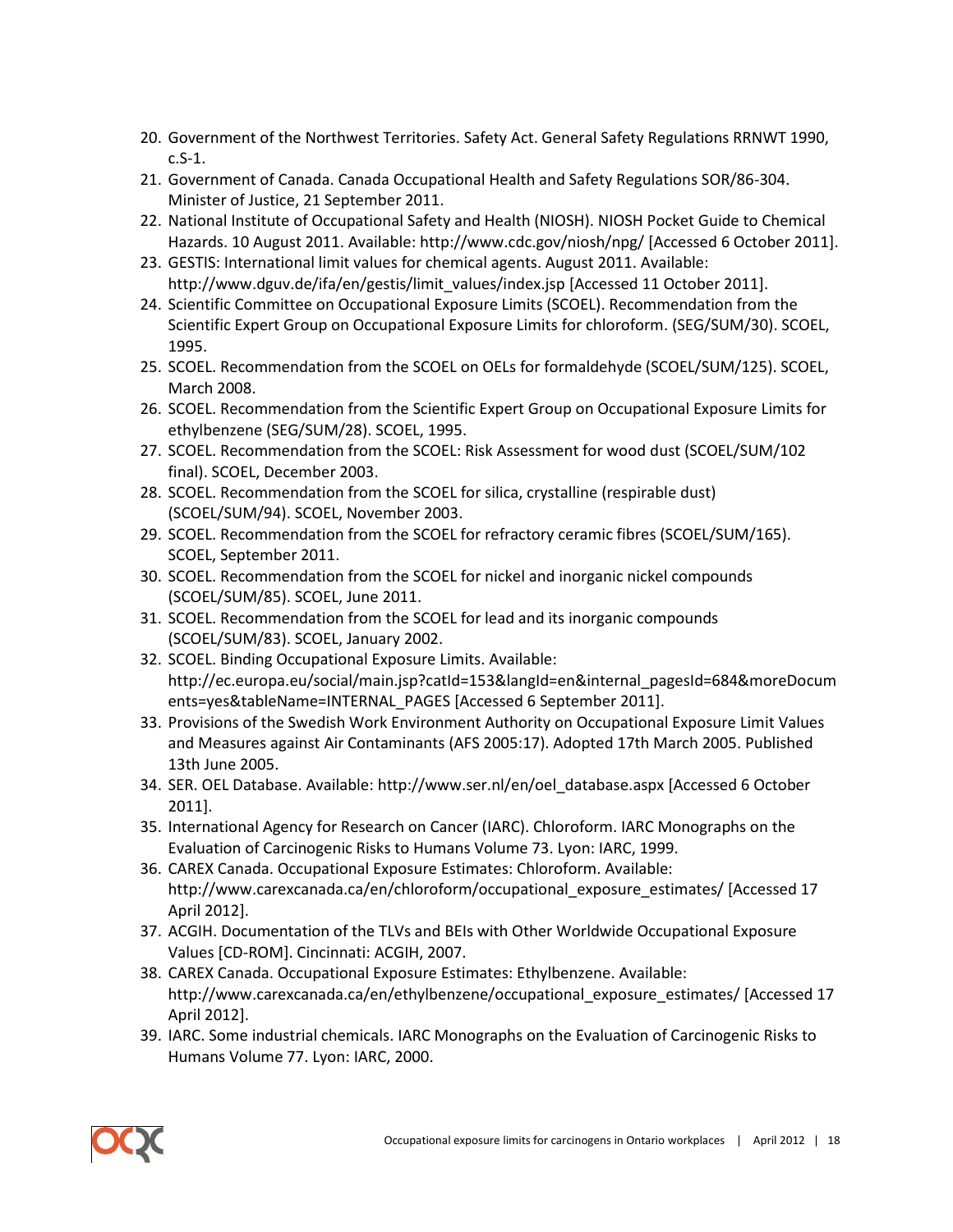- 40. IARC. A review of human carcinogens: Chemical agents and related occupations. IARC Monographs on the Evaluation of Carcinogenic Risks to Humans Volume 100F. Lyon: IARC, 2012.
- 41. CAREX Canada. Occupational Exposure Estimates: Formaldehyde. Available: http://www.carexcanada.ca/en/formaldehyde/occupational\_exposure\_estimates/ [Accessed 17 April 2012].
- 42. IARC. A review of human carcinogens: Arsenic, metals, fibres, and dusts. IARC Monographs on the Evaluation of Carcinogenic Risks to Humans Volume 100C. Lyon: IARC, 2011.
- 43. CAREX Canada. Occupational Exposure Estimates: Wood dust. Available: http://www.carexcanada.ca/en/wood\_dust/occupational\_exposure\_estimates/ [Accessed 17 April 2012].
- 44. CAREX Canada. Occupational Exposure Estimates: Crystalline silica. Available: http://www.carexcanada.ca/en/crystalline\_silica/occupational\_exposure\_estimates/ [Accessed 17 April 2012].
- 45. Steenland K, Sanderson W. Lung cancer among industrial sand workers exposed to crystalline silica. American Journal of Epidemiology 2001;153:695-703.
- 46. CAREX Canada. Occupational Exposure Estimates: Refractory ceramic fibres. Available: http://www.carexcanada.ca/en/refractory\_ceramic\_fibres/occupational\_exposure\_estimates/ [Accessed 17 April 2012].
- 47. IARC. Man-made vitreous fibres. IARC Monographs on the Evaluation of Carcinogenic Risks to Humans Volume 81. Lyon: IARC, 2002.
- 48. IARC. Man-made mineral fibres and radon. IARC Monographs on the Evaluation of Carcinogenic Risks to Humans Volume 43. Lyon: IARC, 1988.
- 49. Utell MJ, Maxim LD. Refractory ceramic fiber (RCF) toxicity and epidemiology: a review. *Inhalation Toxicology* 2010;22:500-521.
- 50. CAREX Canada. Occupational Exposure Estimates: Nickel and its compounds. Available: http://www.carexcanada.ca/en/nickel/occupational\_exposure\_estimates/ [Accessed 17 April 2012].
- 51. IARC. Overall evaluations of carcinogenicity: An updating of IARC Monographs Volumes 1 to 42. IARC Monographs on the Evaluation of Carcinogenic Risks to Humans Supplement 7. Lyon: IARC, 1987.
- 52. IARC. Inorganic and organic lead compounds. IARC Monographs on the Evaluation of Carcinogenic Risks to Humans Volume 87. Lyon: IARC, 2006.
- 53. CAREX Canada. Occupational Exposure Estimates: Lead. Available: http://www.carexcanada.ca/en/lead/occupational\_exposure\_estimates/ [Accessed 17 April 2012].
- 54. CAREX Canada. Occupational Exposure Estimates: Solar radiation. Available: http://www.carexcanada.ca/en/solar\_radiation/occupational\_exposure\_estimates/ [Accessed 17 April 2012].
- 55. CAREX Canada. Occupational Exposure Estimates: Diesel engine exhaust. Available: http://www.carexcanada.ca/en/diesel\_engine\_exhaust/occupational\_exposure\_estimates/ [Accessed 17 April 2012].
- 56. CAREX Canada. Occupational Exposure Estimates: Polycyclic aromatic hydrocarbons. Available: http://www.carexcanada.ca/en/polycyclic\_aromatic\_hydrocarbons/occupational\_exposure\_esti mates/ [Accessed 17 April 2012].

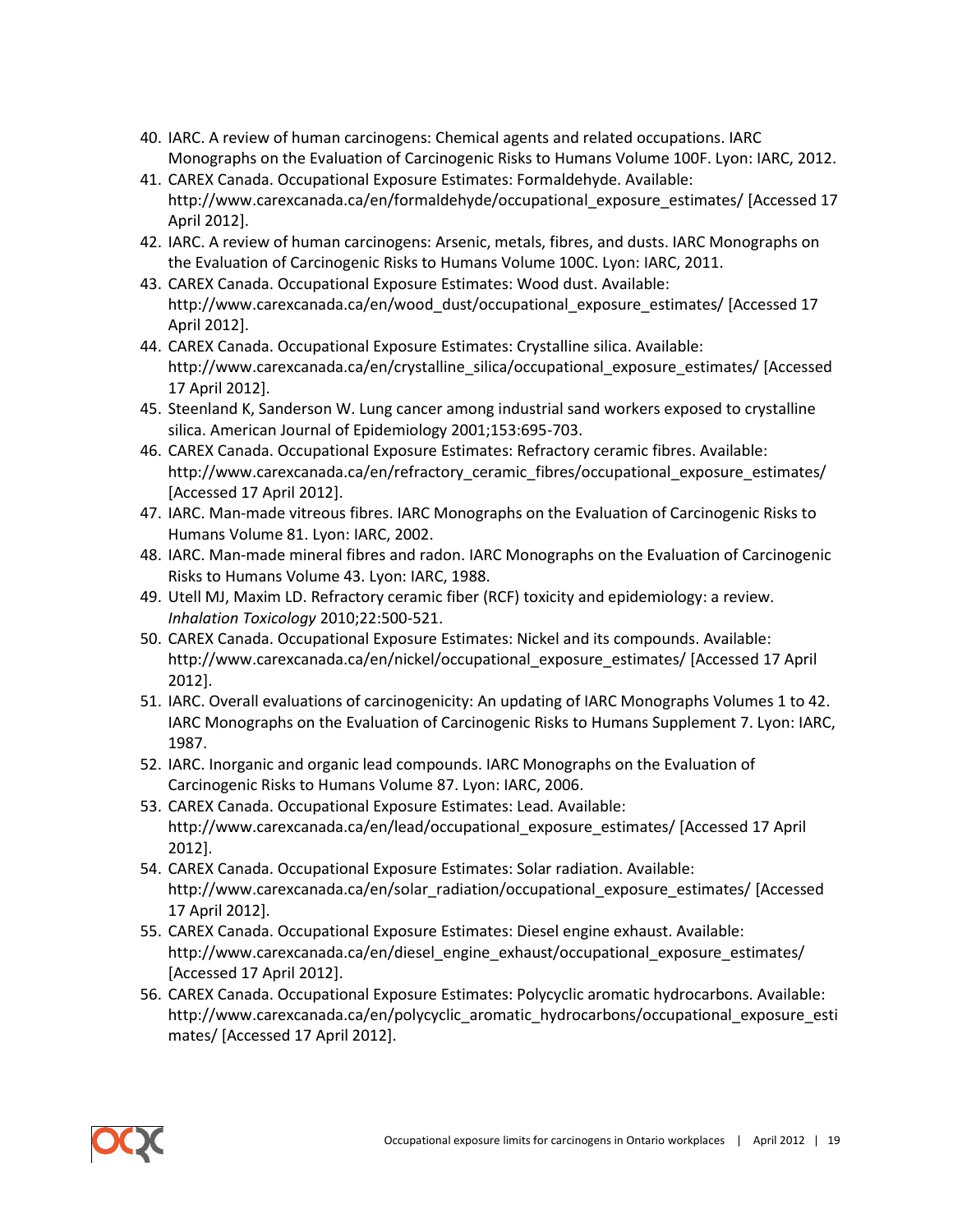- 57. CAREX Canada. Occupational Exposure Estimates: Ionizing radiation. Available: http://www.carexcanada.ca/en/ionizing\_radiation/occupational\_exposure\_estimates/ [Accessed 17 April 2012].
- 58. CAREX Canada. Occupational Exposure Estimates: Shiftwork. Available: http://www.carexcanada.ca/en/shiftwork/occupational\_exposure\_estimates/phase\_2/ [Accessed 13 September 2011].
- 59. Ontario Ministry of Labour. 2011 Notice of Proposal to Adopt New or Revised Occupational Exposure Limits or Listings for Hazardous Chemical Substances. December 2011. Available: http://www.labour.gov.on.ca/english/about/consultations/oels/ [Accessed 14 December 2011].

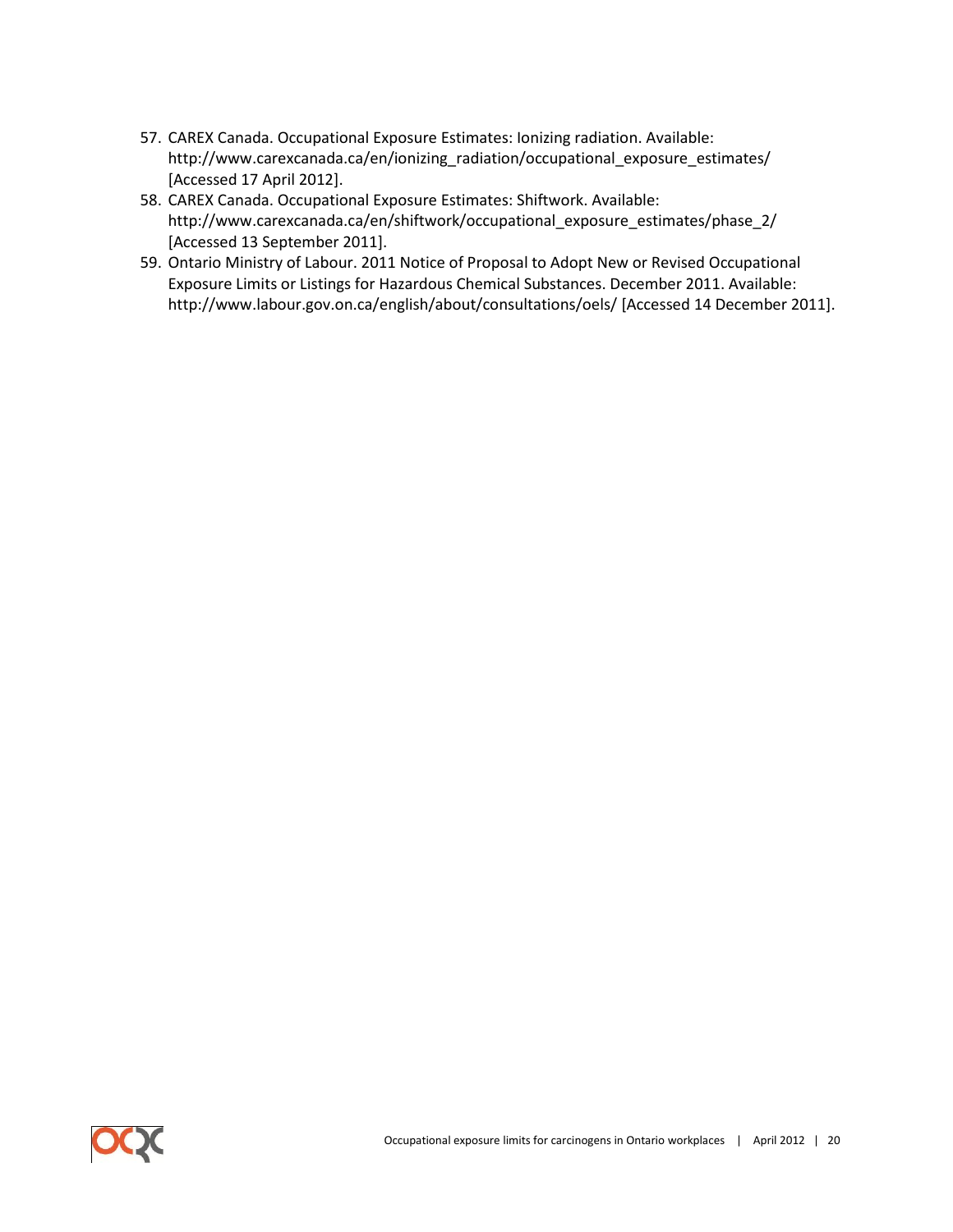**Table 1: Carcinogens currently listed in the CAREX Canada carcinogen profiles and estimates (n=79) (4)**

| 1,2-Dichloroethane             | <b>Environmental Tobacco Smoke</b>          |
|--------------------------------|---------------------------------------------|
| 1,3-Butadiene                  | Epichlorohydrin                             |
| 1,4-Dioxane                    | *Ethylbenzene                               |
| $2,4-D$                        | <b>Ethylene Oxide</b>                       |
| 2-Nitropropane                 | *Formaldehyde                               |
| Acetaldehyde                   | Gasoline                                    |
| Acrylamide                     | Hydrazine                                   |
| Acrylonitrile                  | Indeno[1,2,3-cd]pyrene                      |
| Adriamycin                     | Indium Phosphide and Other Indium Compounds |
| Antimony Trioxide              | Ionizing radiation                          |
| Antineoplastic agents          | *Lead                                       |
| Arsenic                        | Lindane                                     |
| <b>Artificial UV Radiation</b> | <b>Magnetic Fields</b>                      |
| Asbestos                       | <b>MCPA</b>                                 |
| Benzene                        | <b>MCPP</b>                                 |
| Benzo[a]pyrene                 | Melphalan                                   |
| Benzo[b]fluoranthene           | <b>MOCA</b>                                 |
| Benzo[k]fluoranthene           | Naphthalene                                 |
| Benz[a]anthracene              | *Nickel and its compounds                   |
| Beryllium                      | Nitrobenzene                                |
| <b>Bitumens</b>                | PAHs                                        |
| Bromodichloromethane           | para-Dichlorobenzene                        |
| Cadmium                        | Particulate Air Pollution                   |
| Carbon black                   | Pentachlorophenol                           |
| Carbon tetrachloride           | Phthalates                                  |
| Chlorambucil                   | <b>Polychlorinated Biphenyls</b>            |
| Chlorination by-products       | Propylene Oxide                             |
| *Chloroform                    | Radon                                       |
| Chlorothalonil                 | *Refractory Ceramic Fibres                  |
| Chromium (hexavalent)          | Shiftwork                                   |
| Cisplatin                      | <b>Solar Radiation</b>                      |
| Coal Tar and Coal-Tar Pitches  | Styrene and Styrene-7,8-Oxide               |
| Cobalt                         | <b>Sulfuric Acid Mists</b>                  |
| Creosotes                      | Tetrachloroethylene                         |
| *Crystalline Silica            | <b>Titanium Dioxide</b>                     |
| Cyclophosphamide               | <b>Toluene Diisocyanates</b>                |
| Dichloromethane                | Trichloroethylene                           |
| Dichlorvos                     | Vanadium Pentoxide                          |
| Diesel Engine Exhaust          | Vinyl Chloride                              |
|                                | *Wood Dust                                  |

\*Carcinogens with the most heterogeneous OELs across included jurisdictions and OELs that were higher in Ontario (n=8)

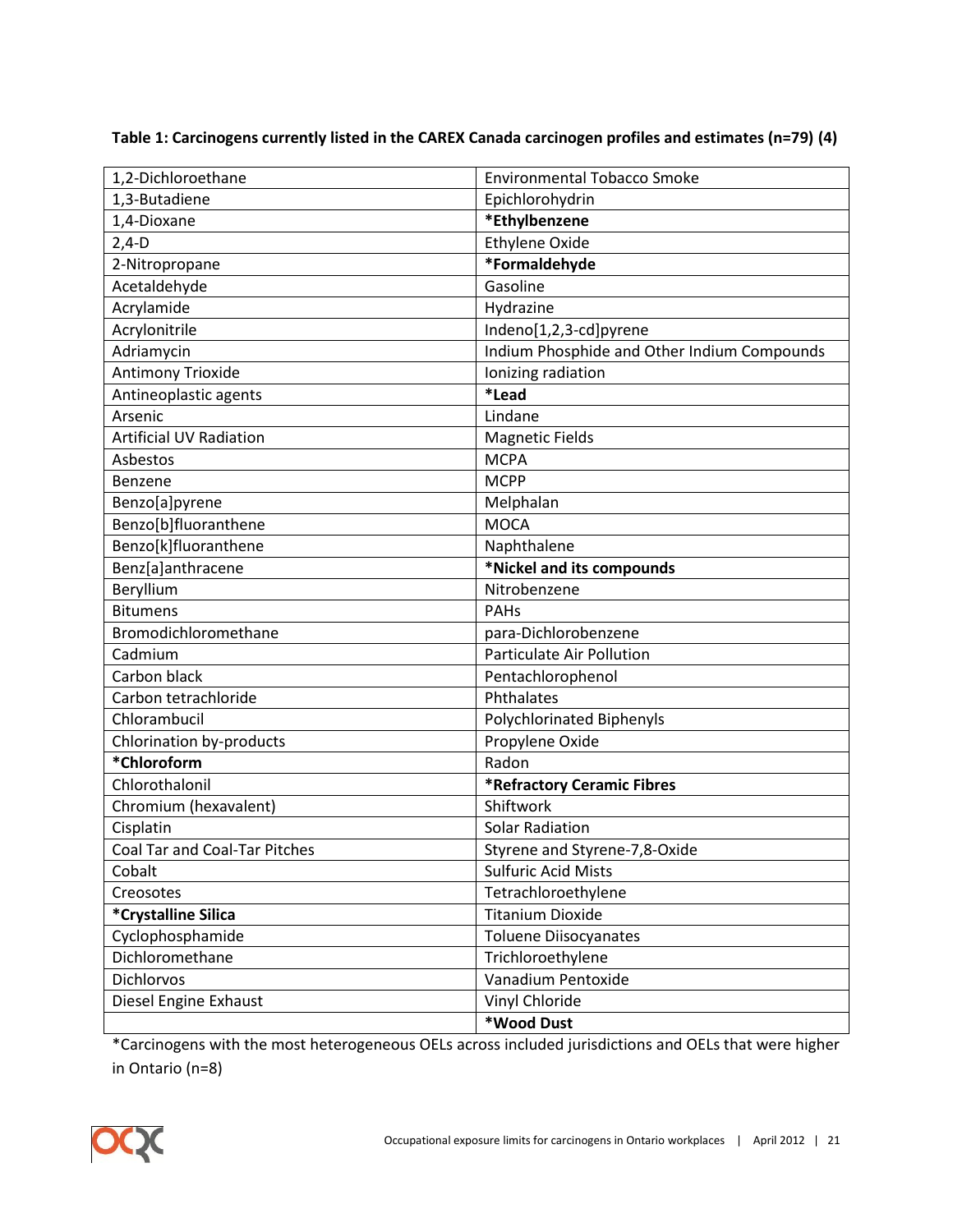| <b>Jurisdiction</b>          | <b>Supporting documentation</b>                                            |
|------------------------------|----------------------------------------------------------------------------|
| Ontario (7,8)                | Ontario Occupational Health and Safety Act. R.R.O. 1990, Regulation 833:   |
|                              | Control of Exposure to Biological or Chemical Agents. Last Amendment: O.   |
|                              | Reg. 419/10.                                                               |
|                              | http://www.e-laws.gov.on.ca/html/regs/english/elaws regs 900833 e.htm      |
|                              | Ontario Occupational Health and Safety Act. Ontario Regulation 490/09:     |
|                              | Designated Substances. Last Amendment: O. Reg. 259/10.                     |
|                              | http://www.e-laws.gov.on.ca/html/regs/english/elaws_regs_090490_e.htm      |
| Canada (21)                  | Canada Occupational Health and Safety Regulations SOR/86-304. Minister     |
|                              | of Justice.                                                                |
| British Columbia (9, 10)     | Occupational Health and Safety Regulation Guideline G5.48-1: Table of      |
|                              | Exposure Limits.                                                           |
|                              | http://www2.worksafebc.com/PDFs/regulation/exposure_limits.pdf             |
| Alberta (11)                 | Alberta Occupational Health and Safety Act. Alberta Occupational Health    |
|                              | and Safety Code 2009.                                                      |
|                              | http://employment.alberta.ca/documents/WHS/WHS-LEG ohsc 2009.pdf           |
| Saskatchewan (19)            | Occupational Health and Safety Regulations, 1996, O1-1R1.                  |
|                              | http://www.qp.gov.sk.ca/documents/English/Regulations/Regulations/O1-      |
|                              | 1R1.pdf                                                                    |
| Manitoba (12)                | The Workplace Safety and Health Act (CCSM c. W210). Workplace Safety       |
|                              | and Health Regulation 217/2006.                                            |
|                              | http://safemanitoba.com/uploads/regulations/reg2006consolidated.pdf        |
| Quebec (17)                  | Occupational Health and Safety Act Schedule 1: Permissible Exposure        |
|                              | Values for Airborne Contaminants.                                          |
|                              | http://www2.publicationsduquebec.gouv.qc.ca/documents/lr/txtspc/S-         |
|                              | 2.1R19.01_EN_00001727.pdf                                                  |
| Nova Scotia (16)             | Occupational Health Regulations made under Section 74 of the Health        |
|                              | Protection Act SNS 2004, c. 4, OIC 76-1510 (December 21, 1976), NS Reg.    |
|                              | 112/76.                                                                    |
|                              | http://www.gov.ns.ca/just/regulations/regs/hpaohs.htm                      |
| New Brunswick (14)           | Regulation 91-191 under the Occupational Health and Safety Act (OC 91-     |
|                              | 1035).                                                                     |
|                              | http://www.gnb.ca/0062/PDF-regs/91-191.pdf                                 |
| Prince Edward Island (15)    | Chapter O-1.1: Occupational Health and Safety Act, General Regulations. 31 |
|                              | October 2008.                                                              |
|                              | http://www.gov.pe.ca/law/regulations/pdf/O&01G.pdf                         |
| Newfoundland and             | Regulation 70/09. Occupational Health and Safety Regulations, 2009 under   |
| Labrador (13)                | the Occupational Health and Safety Act (OC 2009-233). 7 August 2009.       |
|                              | http://assembly.nl.ca/Legislation/sr/regulations/rc090070.htm#42           |
| <b>Northwest Territories</b> | Safety Act. General Safety Regulations RRNWT 1990,c.S-1.                   |
| and Nunavut (20)             | http://www.wcb.nt.ca/YourWSCC/Resources/Documents/Safety%20Regs/G          |
|                              | eneral_Safety_NWT.pdf                                                      |

# **Table 2: Jurisdictions and supporting documentation included in analysis**

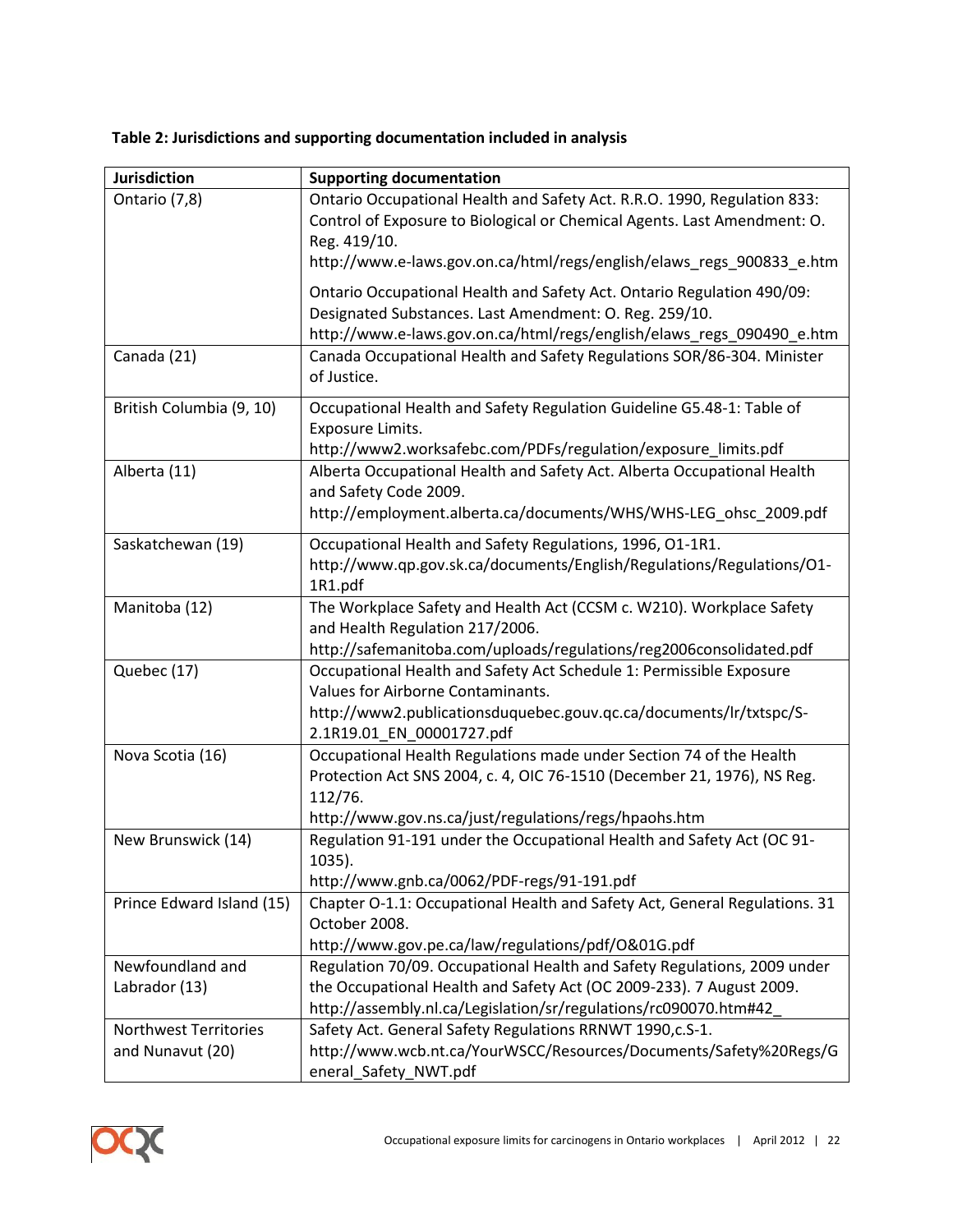| Yukon Territories (18)       | Yukon Occupational Health Regulations.                                   |  |  |  |
|------------------------------|--------------------------------------------------------------------------|--|--|--|
|                              | http://www.wcb.yk.ca/Media/documents/Occupational_Health_Regs.pdf        |  |  |  |
| American Conference of       | ACGIH 2011 Threshold Limit Values (TLVs) and Biological Exposure Indices |  |  |  |
| Governmental Industrial      | (BEIs) Based on the Documentation of the Threshold Limit Values for      |  |  |  |
| Hygienists (ACGIH) (6)       | Chemical Substances and Physical Agents & Biological Exposure Indices.   |  |  |  |
| National Institute of        | Recommended Exposure Limits from the NIOSH Pocket Guide to Chemical      |  |  |  |
| Occupational Safety and      | Hazards.                                                                 |  |  |  |
| Health (NIOSH) (22)          | http://www.cdc.gov/niosh/npg/                                            |  |  |  |
| Scientific Committee on      | Recommendation from the Scientific Expert Group on Occupational          |  |  |  |
| <b>Occupational Exposure</b> | Exposure Limits for chloroform. (SEG/SUM/30). SCOEL, 1995.               |  |  |  |
| Limits (SCOEL) (24-32)       |                                                                          |  |  |  |
|                              | Recommendation from the SCOEL on OELs for formaldehyde                   |  |  |  |
|                              | (SCOEL/SUM/125). SCOEL, March 2008.                                      |  |  |  |
|                              |                                                                          |  |  |  |
|                              | Recommendation from the Scientific Expert Group on Occupational          |  |  |  |
|                              | Exposure Limits for ethylbenzene (SEG/SUM/28). SCOEL, 1995.              |  |  |  |
|                              |                                                                          |  |  |  |
|                              | Recommendation from the SCOEL: Risk Assessment for wood dust             |  |  |  |
|                              | (SCOEL/SUM/102 final). SCOEL, December 2003.                             |  |  |  |
|                              |                                                                          |  |  |  |
|                              | Recommendation from the SCOEL for silica, crystalline (respirable dust)  |  |  |  |
|                              | (SCOEL/SUM/94). SCOEL, November 2003.                                    |  |  |  |
|                              | Recommendation from the SCOEL for refractory ceramic fibres              |  |  |  |
|                              | (SCOEL/SUM/165). SCOEL, September 2011.                                  |  |  |  |
|                              |                                                                          |  |  |  |
|                              | Recommendation from the SCOEL for nickel and inorganic nickel            |  |  |  |
|                              | compounds (SCOEL/SUM/85). SCOEL, June 2011.                              |  |  |  |
|                              |                                                                          |  |  |  |
|                              | Recommendation from the SCOEL for lead and its inorganic compounds       |  |  |  |
|                              | (SCOEL/SUM/83). SCOEL, January 2002.                                     |  |  |  |
|                              |                                                                          |  |  |  |
|                              | <b>Binding Occupational Exposure Limits.</b>                             |  |  |  |
|                              | http://ec.europa.eu/social/main.jsp?catId=153&langId=en&internal_pagesI  |  |  |  |
|                              | d=684&moreDocuments=yes&tableName=INTERNAL PAGES                         |  |  |  |
| Germany (23)                 | Recommended (MAK) and legally-binding (AGW) values from GESTIS:          |  |  |  |
|                              | International limit values for chemical agents.                          |  |  |  |
|                              | http://www.dguv.de/ifa/en/gestis/limit_values/index.jsp                  |  |  |  |
| Sweden (33)                  | Provisions of the Swedish Work Environment Authority on Occupational     |  |  |  |
|                              | Exposure Limit Values and Measures against Air Contaminants (AFS         |  |  |  |
|                              | 2005:17).                                                                |  |  |  |
|                              |                                                                          |  |  |  |
| Netherlands (34)             | Social and Economic Council of the Netherlands (SER). OEL Database.      |  |  |  |
|                              | http://www.ser.nl/en/oel_database.aspx                                   |  |  |  |